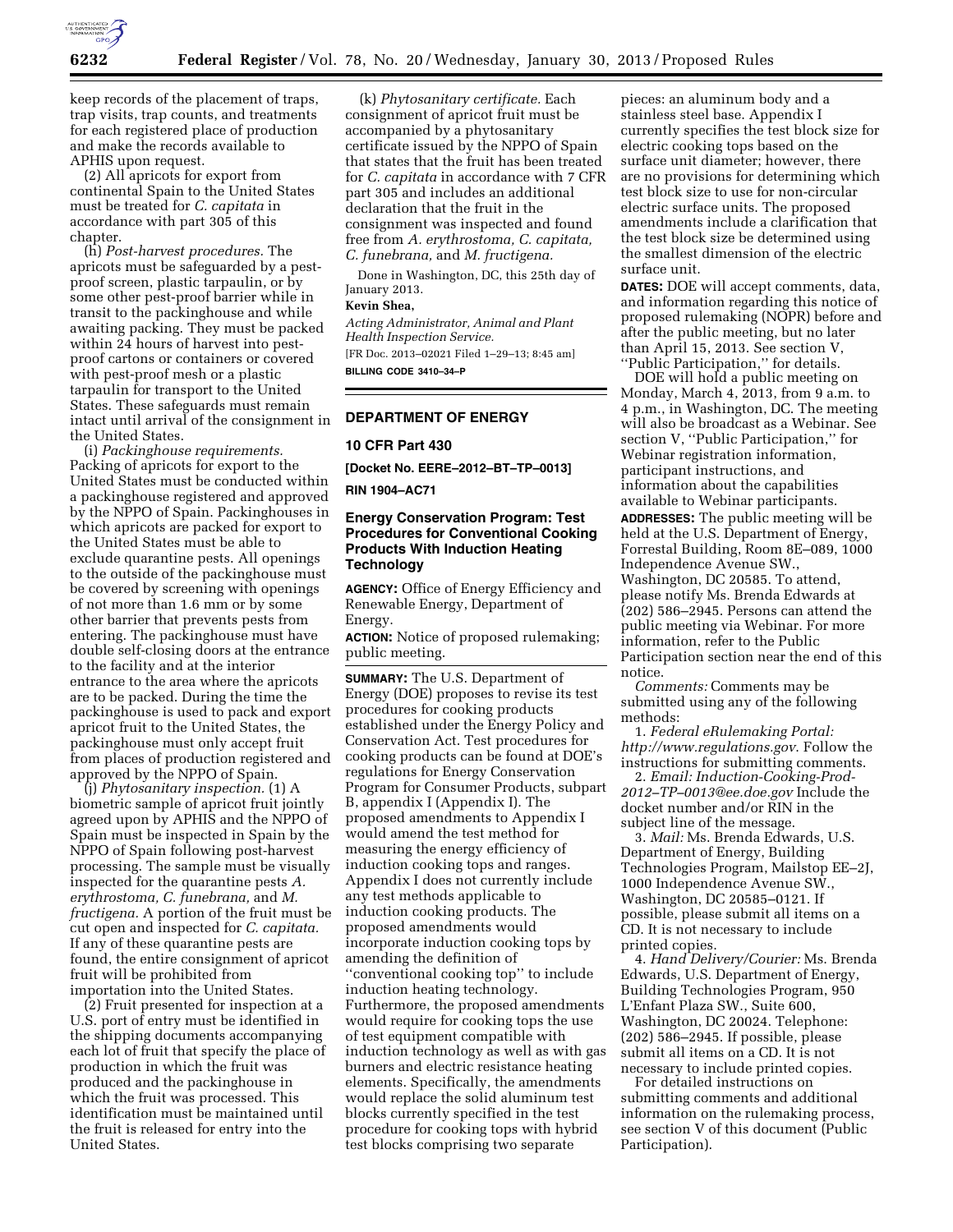*Docket:* The docket is available for review at *regulations.gov*, including **Federal Register** notices, framework documents, public meeting attendee lists and transcripts, comments, and other supporting documents/materials. All documents in the docket are listed in the *regulations.gov* index. However, not all documents listed in the index may be publicly available, such as information that is exempt from public disclosure.

A link to the docket Web page can be found at: *[http://www.regulations.gov/#](http://www.regulations.gov/#!docketDetail;dct=FR+PR+N+O+SR+PSrpp=50;so=DESC;sb=postedDate;po=0;D=EERE-2012-BT-TP-0013) [!docketDetail;dct=FR+PR+N+O+SR+](http://www.regulations.gov/#!docketDetail;dct=FR+PR+N+O+SR+PSrpp=50;so=DESC;sb=postedDate;po=0;D=EERE-2012-BT-TP-0013) [PSrpp=50;so=DESC;sb=postedDate;po=](http://www.regulations.gov/#!docketDetail;dct=FR+PR+N+O+SR+PSrpp=50;so=DESC;sb=postedDate;po=0;D=EERE-2012-BT-TP-0013) [0;D=EERE–2012-BT-TP-0013](http://www.regulations.gov/#!docketDetail;dct=FR+PR+N+O+SR+PSrpp=50;so=DESC;sb=postedDate;po=0;D=EERE-2012-BT-TP-0013)*. This Web page will contain a link to the docket for this notice on the regulations.gov site. The regulations.gov Web page will contain simple instructions on how to access all documents, including public comments, in the docket. See section V for information on how to submit comments through *regulations.gov.* 

For further information on how to submit a comment, review other public comments and the docket, or participate in the public meeting, contact Ms. Brenda Edwards at (202) 586–2945 or by email: *[Brenda.Edwards@ee.doe.gov.](mailto:Brenda.Edwards@ee.doe.gov)* 

## **FOR FURTHER INFORMATION CONTACT:**

- Ms. Ashley Armstrong, U.S. Department of Energy, Office of Energy Efficiency and Renewable Energy, Building Technologies Program, EE–2J, 1000 Independence Avenue SW., Washington, DC 20585–0121. Telephone: (202) 586–6590. Email: *[Ashley.Armstrong@ee.doe.gov.](mailto:Ashley.Armstrong@ee.doe.gov)*
- Mr. Ari Altman, U.S. Department of Energy, Office of the General Counsel, GC–71, 1000 Independence Avenue SW., Washington, DC 20585–0121. Telephone: (202) 202–287–6307. Email: *[Ari.Altman@hq.doe.gov](mailto:Ari.Altman@hq.doe.gov)*.

#### **SUPPLEMENTARY INFORMATION:**

#### **Table of Contents**

- I. Authority and Background
- A. General Test Procedure Rulemaking Process
- B. Test Procedures for Cooking Products II. Summary of the Notice of Proposed
- Rulemaking III. Discussion
- A. Products Covered by This Test Procedure Rulemaking
- B. Effective Date
- C. Active Mode Test Procedure
- 1. Aluminum Test Blocks
- 2. Carbon Steel Test Blocks
- 3. Carbon Steel Hybrid Test Blocks
- 4. Stainless Steel Hybrid Test Blocks
- 5. Water-Heating Tests
- 6. Non-Circular Electric Surface Units
- D. Standby and Off Mode Test Procedure
- E. Compliance With Other EPCA
- Requirements
- IV. Procedural Issues and Regulatory Review
- A. Review Under Executive Order 12866 B. Review Under the Regulatory Flexibility
- Act
- C. Review Under the Paperwork Reduction Act of 1995
- D. Review Under the National Environmental Policy Act of 1969
- E. Review Under Executive Order 13132
- F. Review Under Executive Order 12988
- G. Review Under the Unfunded Mandates Reform Act of 1995
- H. Review Under the Treasury and General Government Appropriations Act, 1999
- I. Review Under Executive Order 12630
- J. Review Under Treasury and General Government Appropriations Act, 2001
- K. Review Under Executive Order 13211
- L. Review Under Section 32 of the Federal Energy Administration Act of 1974
- V. Public Participation
	- A. Attendance at Public Meeting
	- B. Procedure for Submitting Prepared
	- General Statements for Distribution
	- C. Conduct of Public Meeting
	- D. Submission of Comments
	- E. Issues on Which DOE Seeks Comment
	- 1. Proposed Amended Definitions
	- 2. Stainless Steel Hybrid Test Blocks
	- 3. Water-Heating Test
- 4. Non-Circular Electric Surface Units
- 5. Standby and Off Mode
- VI. Approval of the Office of the Secretary

#### **I. Authority and Background**

Title III of the Energy Policy and Conservation Act (42 U.S.C. 6291, *et seq.;* ''EPCA'' or, ''the Act'') sets forth a variety of provisions designed to improve energy efficiency. (All references to EPCA refer to the statute as amended through the Energy Independence and Security Act of 2007 (EISA 2007), Public Law 110–140 (Dec. 19, 2007)). Part B of title III, which for editorial reasons was redesignated as Part A upon incorporation into the U.S. Code (42 U.S.C. 6291–6309), establishes the ''Energy Conservation Program for Consumer Products Other Than Automobiles.'' These include residential kitchen ranges and ovens, the subject of today's notice of proposed rulemaking (NOPR). (42 U.S.C. 6292(a)(10))

Under EPCA, this program consists essentially of four parts: (1) Testing, (2) labeling, (3) Federal energy conservation standards, and (4) certification and enforcement procedures. The testing requirements consist of test procedures that manufacturers of covered products must use (1) as the basis for certifying to DOE that their products comply with the applicable energy conservation standards adopted under EPCA, and (2) for making representations about the efficiency of those products. Similarly, DOE must use these test requirements to determine whether the products comply with any relevant standards promulgated under EPCA.

## *A. General Test Procedure Rulemaking Process*

Under 42 U.S.C. 6293, EPCA sets forth the criteria and procedures DOE must follow when prescribing or amending test procedures for covered products. EPCA provides in relevant part that any test procedures prescribed or amended under this section shall be reasonably designed to produce test results which measure energy efficiency, energy use or estimated annual operating cost of a covered product during a representative average use cycle or period of use and shall not be unduly burdensome to conduct. (42 U.S.C. 6293(b)(3))

In addition, if DOE determines that a test procedure amendment is warranted, it must publish proposed test procedures and offer the public an opportunity to present oral and written comments. . (42 U.S.C. 6293(b)(2)) Finally, in any rulemaking to amend a test procedure, DOE must determine to what extent, if any, the proposed test procedure would alter the measured energy efficiency of any covered product as determined under the existing test procedure. (42 U.S.C.  $6293(e)(1)$ ) If DOE determines that the amended test procedure would alter the measured efficiency of a covered product, DOE must amend the applicable energy conservation standard accordingly. (42 U.S.C. 6293(e)(2))

#### *B. Test Procedures for Cooking Products*

DOE's test procedures for conventional ranges, conventional cooking tops, conventional ovens, and microwave ovens are codified at appendix I to subpart B of Title 10 of the Code of Federal Regulations (CFR) (Appendix I).

DOE established the test procedures in a final rule published in the **Federal Register** on May 10, 1978. 43 FR 20108, 20120–28. These test procedures did not cover induction cooking products because they were, at the time, relatively new products, and represented a small share of the market. 43 FR 20117. DOE revised its test procedures for cooking products to more accurately measure their efficiency and energy use, and published the revisions as a final rule in 1997. 62 FR 51976 (Oct. 3, 1997). These test procedure amendments did not address induction cooking, but included: (1) A reduction in the annual useful cooking energy; (2) a reduction in the number of selfcleaning oven cycles per year; and (3) incorporation of portions of International Electrotechnical Commission (IEC) Standard 705–1988, ''Methods for measuring the performance of microwave ovens for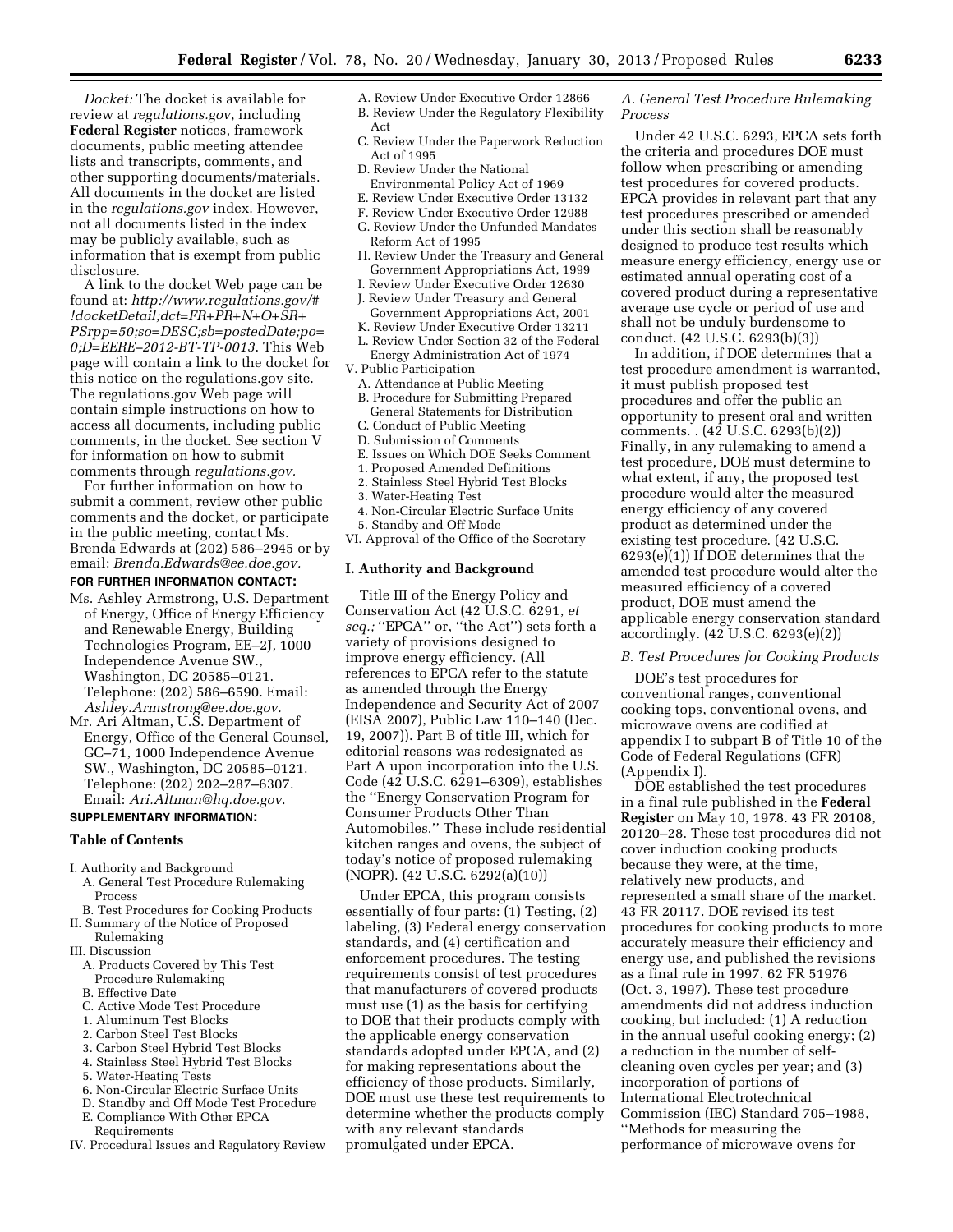household and similar purposes,'' and Amendment 2–1993 for the testing of microwave ovens. *Id.* The test procedures for conventional cooking products establish provisions for determining estimated annual operating cost, cooking efficiency (defined as the ratio of cooking energy output to cooking energy input), and energy factor (defined as the ratio of annual useful cooking energy output to total annual energy input). 10 CFR 430.23(i); Appendix I. These provisions for conventional cooking products are not currently used for compliance with any energy conservation standards because the present standards only regulate design requirements, nor is there an EnergyGuide 1 labeling program for cooking products.

DOE recently conducted a separate rulemaking to address standby and off mode energy consumption, as well as certain active mode testing provisions, for residential dishwashers, dehumidifiers, and conventional cooking products. DOE published a final rule on October 31, 2012 (77 FR 65942, hereafter referred to as the October 2012 Final Rule), adopting standby and off mode provisions that satisfy the EISA 2007 amendments to EPCA, which require DOE to include measures of standby mode and off mode energy consumption in its test procedures for residential products, if technically feasible. (42 U.S.C. 6295(gg)(2)(A))

# **II. Summary of the Notice of Proposed Rulemaking**

In today's NOPR, DOE proposes amendments to the test procedures in Appendix I that would allow for testing the active mode energy consumption of induction cooking products; *i.e.,*  conventional cooking tops and ranges equipped with induction heating technology for one or more surface units on the cooking top.2 The term surface unit refers to burners for gas cooking tops, electric resistance heating elements for electric cooking tops, and inductive heating elements for induction cooking tops. Under the proposed amendments, which would amend the definition of ''conventional cooking top'' to include products with induction heating, induction cooking products would be tested according to the same test procedures as conventional cooking products.

The current test method for conventional cooking tops (which is also used for the cooking top portion of conventional ranges) involves heating a solid aluminum test block on each surface unit of the cooking top. The cooking top cooking efficiency is determined by averaging the efficiencies of all surface units on the cooking top. The proposed test procedure would replace the aluminum test blocks currently specified for conventional cooking top testing with hybrid test blocks comprising two separate stacked pieces: a stainless steel alloy 430 base, which is compatible with the induction technology, and an aluminum body. The proposed hybrid test blocks would have the same outer diameters and heat capacities as the existing aluminum test blocks.

DOE considered other potential test blocks, including blocks made entirely of carbon steel alloy 1018, and hybrid blocks with carbon steel bases, but found the results using those blocks to be less repeatable than for the hybrid blocks with stainless steel alloy 430 bases. DOE also considered an alternate test method based on heating water. While this method may better represent actual consumer use, DOE is not proposing a water-heating test procedure due to concerns regarding repeatability, and to maintain consistency with the existing test procedure for conventional cooking tops and ranges.

In today's NOPR, DOE further proposes methodology to determine the required test block size for all electric surface units, including those that are non-circular.

#### **III. Discussion**

# *A. Products Covered by This Test Procedure Rulemaking*

As discussed in section I of this NOPR, the test procedures currently in Appendix I do not apply to induction cooking products. Induction products were not considered in the initial final rule to establish these test procedures because of their relatively small market share in 1978. 43 FR 20117. Today's proposal would amend the DOE test procedures for conventional cooking tops and ranges to cover induction cooking products.

Although induction cooking products started as a niche product with a very small market share, a recent survey of major retailers indicates that roughly 10 percent of all cooking tops currently available on the market now use induction heating. Additionally, the three manufacturers comprising more than 84 percent of the market for

conventional ranges 3 each offer multiple induction cooking products. Given the increased availability of induction cooking products, DOE believes these products now warrant inclusion in the Appendix I test procedures to allow for consideration in future rulemaking analyses.

Induction cooking products use an oscillating magnetic field, produced by alternating current through a coil under the cooking top surface, to generate (''induce'') current in the cooking vessel. The current in turn creates heat in the cooking vessel due to the electrical resistance of the metal, and the heat is transferred to the food load by means of conduction and convection. In order for the current to be induced and the induction technology to function properly, the cooking vessel must be made of a ferromagnetic material, such as steel or iron.

As discussed further in section III.C of this NOPR, the amendments proposed in today's notice would apply to conventional cooking products in general, including induction cooking products. DOE currently defines ''cooking products'' as the major household cooking appliances that cook or heat food by gas, electricity, or microwave energy, and include conventional ranges, conventional cooking tops, conventional ovens, microwave ovens, microwave/ conventional ranges and other cooking products. 10 CFR 430.2. A ''conventional cooking top'' contains one or more surface units which include either a gas flame or electric resistance heating. *Id.* A "conventional range" consists of a conventional cooking top and one or more conventional ovens. *Id.* 

The current definition of "conventional cooking top," and by extension, the definition of ''conventional range,'' does not refer to heating by means of electricity other than electric resistance heating, which would preclude induction heating. Because of the increased availability of induction cooking products discussed in the beginning of this section, DOE is proposing to amend the definition of ''conventional cooking top'' to a household cooking appliance within a class of kitchen ranges and ovens, each of which consists of a horizontal surface containing one or more surface units that utilize a gas flame, electric resistance heating, or electric inductive heating. The definition of ''conventional range'' would remain unchanged, but

<sup>1</sup>For more information on the EnergyGuide labeling program, see: *[www.access.gpo.gov/nara/](http://www.access.gpo.gov/nara/cfr/waisidx_00/16cfr305_00.html)  cfr/waisidx*\_*[00/16cfr305](http://www.access.gpo.gov/nara/cfr/waisidx_00/16cfr305_00.html)*\_*00.html*.

<sup>2</sup> DOE is not aware of any residential conventional ovens that use induction heating technology that are available on the market in the United States.

<sup>3</sup> GE, Whirlpool, and Electrolux, as reported in ''U.S. Appliance Industry: Market Share, Life Expectancy & Replacement Market, and Saturation Levels''. *Appliance Magazine Market Research Report,* January 2010.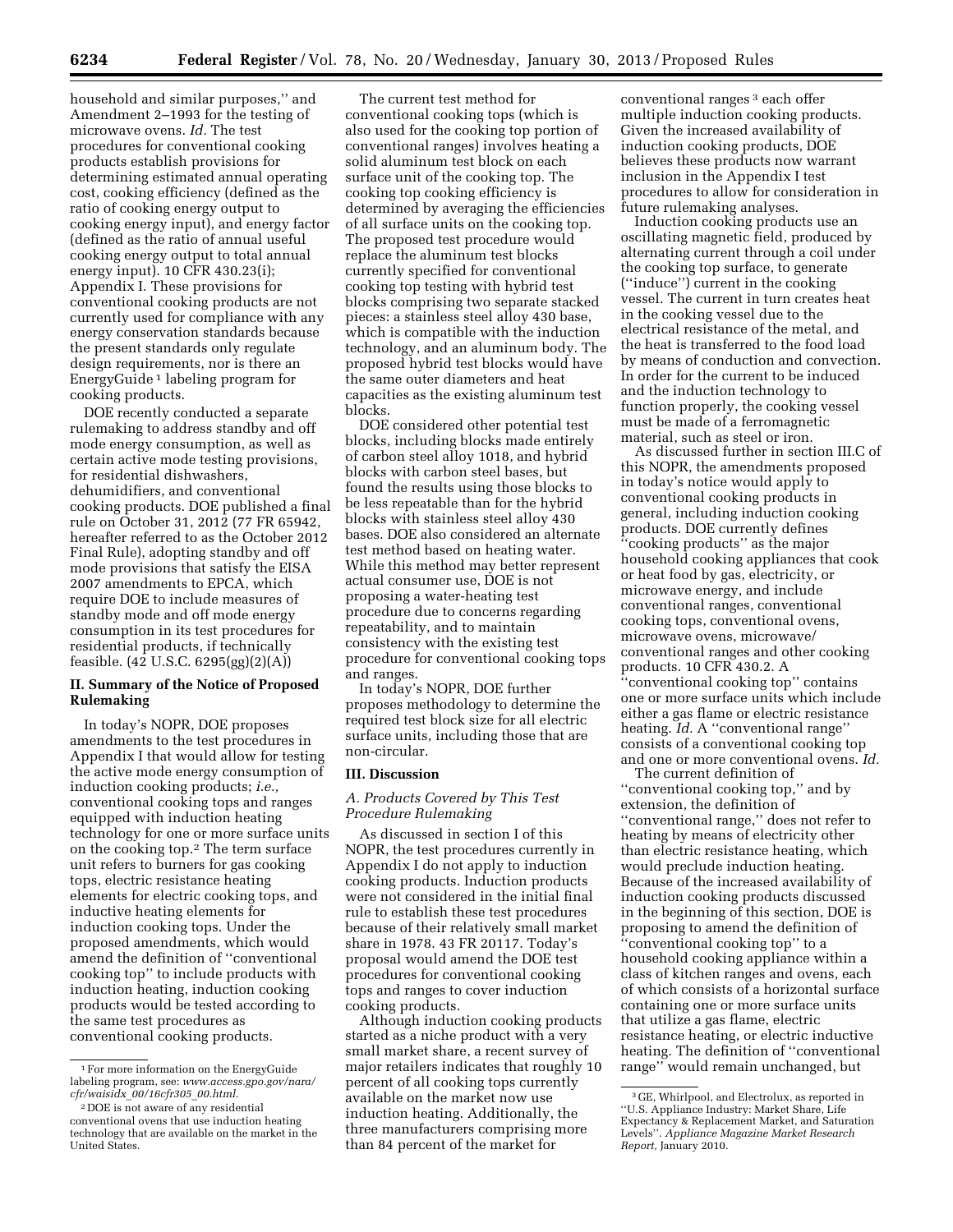would newly cover products with a conventional oven and a cooking top that heats by means of induction technology.

Appendix I also includes a definition of ''active mode,'' which references production of heat by means of a gas flame, electric resistance heating, or microwave energy. 10 CFR part 430, subpart B, appendix I. As with the definition of ''conventional cooking top,'' this definition does not cover induction cooking products. DOE proposes to revise the definition of ''active mode'' to a mode in which a conventional cooking top, conventional oven, conventional range, or microwave oven is connected to a mains power source, has been activated, and is performing the main function of producing heat by means of a gas flame, electric resistance heating, electric inductive heating, or microwave energy. The definition would include the current clarification that delay start mode is a one-off user-initiated short duration function that is associated with an active mode. This definition would be consistent with the proposed definition of ''conventional cooking top.''

DOE requests comment on the proposed amended definitions of conventional cooking top and active mode.

#### *B. Effective Date*

The amended test procedure would become effective 30 days after any test procedure final rule is published in the **Federal Register**. The amendments

would require that as of 180 days after publication of any test procedure final rule, representations related to the energy consumption of conventional cooking products, including induction cooking products, must be based upon results generated under the applicable provisions of the amended test procedures in Appendix I. (42 U.S.C. 6293(c)(2))

#### *C. Active Mode Test Procedure*

The current test procedure for conventional cooking tops involves heating an aluminum test block on each surface unit of the cooking top. Two aluminum test blocks, of different diameters, are specified for testing different surface units. The small test block (6.25 inches diameter) is used for electric surface units with diameters of 7 inches or less, and the large test block (9 inches diameter) is used for electric surface units with diameters greater than 7 inches and all gas surface units. Once the initial test and ambient conditions are met, the surface unit is turned to its maximum energy input setting. After the test block temperature increases by 144 °F, the surface unit is immediately reduced to 25 percent  $\pm$  5 percent of the maximum energy input rate for  $15 \pm 0.1$  minutes. The efficiency of the surface unit is calculated as the ratio of the energy transferred to the test block (based on its temperature rise) to the energy consumed by the cooking top during the test. The cooking top cooking efficiency is calculated as the average efficiency of the surface units on the cooking top.

As discussed in section III.A of today's NOPR, induction cooking products are only compatible with ferromagnetic cooking vessels because their high magnetic permeability concentrates the induced current near the surface of the metal, increasing resistance and thus heating. Aluminum is not a ferromagnetic metal—its lower magnetic permeability allows the magnetic field to penetrate further into the material so that the induced current flows with little resistance, and thus does not heat up when it encounters an oscillating magnetic field. Therefore, the aluminum test blocks, currently required by Appendix I, are not appropriate for testing induction cooking products.

DOE conducted testing to investigate potential substitute test blocks for testing induction cooking products. DOE conducted tests on three conventional and three induction cooking tops to determine what effects, if any, the different types of test blocks would have on the test-to-test repeatability and final efficiency results. The test sample included conventional cooking tops to allow for a comparison between the substitute test blocks and the current aluminum test blocks.

DOE considered three possible substitute test blocks: carbon steel, carbon steel hybrid, and stainless steel hybrid. Table III.1 describes the construction of the current aluminum test blocks and the three substitute test blocks.

# TABLE III.1—TEST BLOCK COMPOSITION DESCRIPTIONS

| Test block classification | Test block composition<br><i>(component and material)</i>                                                                                      |  |  |
|---------------------------|------------------------------------------------------------------------------------------------------------------------------------------------|--|--|
|                           | One solid aluminum alloy 6061 block.<br>One solid carbon steel alloy 1018 block.<br>Stainless steel alloy 430 base + Aluminum alloy 6061 body. |  |  |

The diameters and heat capacities of the aluminum test blocks currently specified in Appendix I reflect consumer cooking behavior. DOE is not aware of information indicating cooking behavior has changed. Therefore, each substitute test block was constructed with the same diameter as the current aluminum test blocks (6.25 inches for small and 9 inches for large). Additionally, DOE varied the heights of the substitute test blocks to match the heat capacities of the current aluminum blocks. For the hybrid test blocks, DOE set the thickness of the steel bases at 0.25 inches to be thin enough to

represent the thickness of a typical pot or pan while still being thick enough to prevent warping. DOE set the height of the aluminum body in the hybrid test blocks so the overall heat capacity (the sum of the steel base heat capacity and the aluminum body heat capacity) matched that of the current aluminum test blocks.

DOE proposes in today's NOPR to maintain the test method of heating the test blocks, but to substitute the current aluminum test blocks with the stainless steel hybrid test blocks described above for testing all cooking tops covered by the proposed definition of conventional cooking top (*i.e.,* gas flame, electric resistance heating, and electric inductive heating). Sections III.C.1 through III.C.4 below compare the test results for the different potential test blocks and discuss the rationale for selecting the stainless steel hybrid test block as the substitute.

DOE also conducted tests to heat water in cooking vessels to compare test repeatability with the metal block heating tests. Heating water would allow for a test procedure that is more representative of actual consumer usage (in terms of the cooking food load), but would also introduce additional sources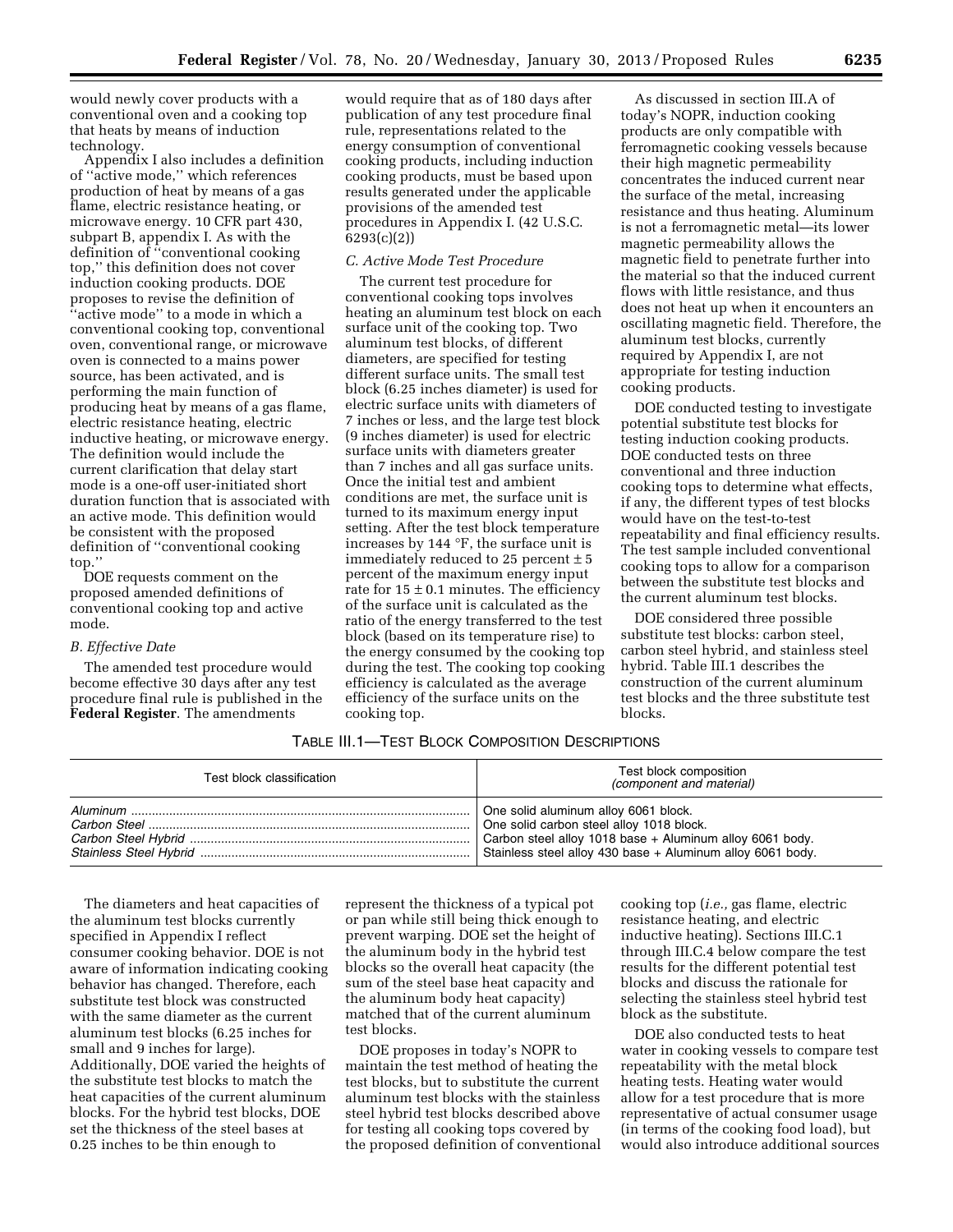of variability. Section III.C.5 below describes the water-heating tests.

1. Aluminum Test Blocks

DOE conducted tests using the current aluminum test blocks to establish a baseline for comparison to the candidate

substitute test blocks. Appendix I provides specifications for the large and small aluminum test blocks as shown in Table III.2.

has electric resistance heating under a smooth ceramic surface, and Cooking Top C has gas-flame burners. Table III.3 summarizes the test results using the aluminum blocks for surface units on these products. The surface unit

numbers included in Table III.3 are used to differentiate between surface units on the same cooking top. The values listed for each surface unit summarize the data from five tests, except where noted.

| Test block size | <b>Block diameter</b><br>(inches (in)) | <b>Block height</b><br>(in) | <b>Block weight</b><br>$(pounds (I\bar{b}))$ | Specific heat<br>(British thermal<br>units<br>$(Btu)/(lb - P))$ | Heat capacity<br>(Btu/°F) |
|-----------------|----------------------------------------|-----------------------------|----------------------------------------------|-----------------------------------------------------------------|---------------------------|
| Small<br>Large  | $6.25 \pm 0.05$ 2.8                    |                             |                                              |                                                                 | 1.96<br>4.37              |

Because aluminum is not compatible with induction cooking, DOE only tested the aluminum blocks on the three conventional cooking tops (2 electric and 1 gas cooking tops), in the test sample. The small test block was used for electric surface units with diameters of 7 inches or less. The large test block was used for electric surface units with diameters greater than 7 inches and all gas surface units, as required by Appendix I.

DOE did not test every surface unit on each cooking top in the test sample because most cooking tops include multiple surface units of equal diameter and power rating. Prior investigative testing showed that surface units with equal diameters and power ratings on the same cooking top have similar performance. In these cases, DOE tested only one of the identical surface units to limit the total number of tests.

Cooking Top A has electric resistance heating in open coils, Cooking Top B

## TABLE III.3—ALUMINUM TEST BLOCK RESULTS

| Test block size | Cooking<br>top | Heating technology               | Surface<br>unit | Mean<br>efficiency<br>$\%$          | Standard<br>deviation<br>$\%$ | 95-percent<br>confidence<br>interval<br>$(\frac{+}{\circ})$ |
|-----------------|----------------|----------------------------------|-----------------|-------------------------------------|-------------------------------|-------------------------------------------------------------|
| Large           |                |                                  |                 | 71.03<br>54.22                      | 2.22<br>0.64                  | 2.76<br>0.80                                                |
| Small           | C<br>B         | Electric Coil<br>Electric Smooth |                 | 65.19<br>ab 18.96<br>65.04<br>61.70 | 1.06<br>a1.01<br>2.73<br>0.73 | 1.32<br>a 1.60<br>3.39<br>0.90                              |

a Values describe data for four tests, not five. In addition, cooking efficiencies for gas burners are typically lower than for electric resistance heating elements.

**heath Results lower than expected due to a meter error, but consistently low from test-to-test.** 

As shown in Table III.3, a set of five tests using the aluminum test block on the surface units with electric resistance or gas flame heating produced standard deviations of less than 3 percent for each surface unit. These standard deviations correspond to 95-percent confidence intervals within 4 percent of the mean efficiency.

DOE is aware that the mean efficiency listed for the gas surface unit is lower than expected. Typically, gas surface units have efficiencies at or above 40 percent. The lower-than-expected efficiency suggests the magnitudes of the gas consumption for these tests as measured by the meter are likely higher than the actual consumption. The surface unit tested on Cooking Top C has a maximum energy output rating of

9,200 Btu per hour. However, the measured gas use for each test was consistently about 55 percent greater than the maximum rating at the maximum energy input rate setting, suggesting the meter overstated the gas consumption.

Although the meter readings affected the magnitude of the gas surface unit efficiency results, DOE believes the results still provide meaningful information for assessing the candidate test blocks. The purpose of the testing was to compare the testing results, in terms of repeatability and overall efficiency, across the different test block types, and not necessarily to compare efficiencies from unit-to-unit. DOE observed the same low efficiencies and high gas consumptions in the tests on

the substitute test blocks described in sections III.C.2 though III.C.5 of this NOPR, so the results for the gas cooking top can still be compared between the different test blocks. The high meter readings do not allow a consistent comparison of the gas surface unit efficiency to the electric surface units, but gas surface units typically have efficiencies in a lower range compared to electric surface units.

# 2. Carbon Steel Test Blocks

DOE conducted tests using solid carbon steel test blocks with the specifications shown in Table III.4, matching the aluminum test blocks in diameter and heat capacity.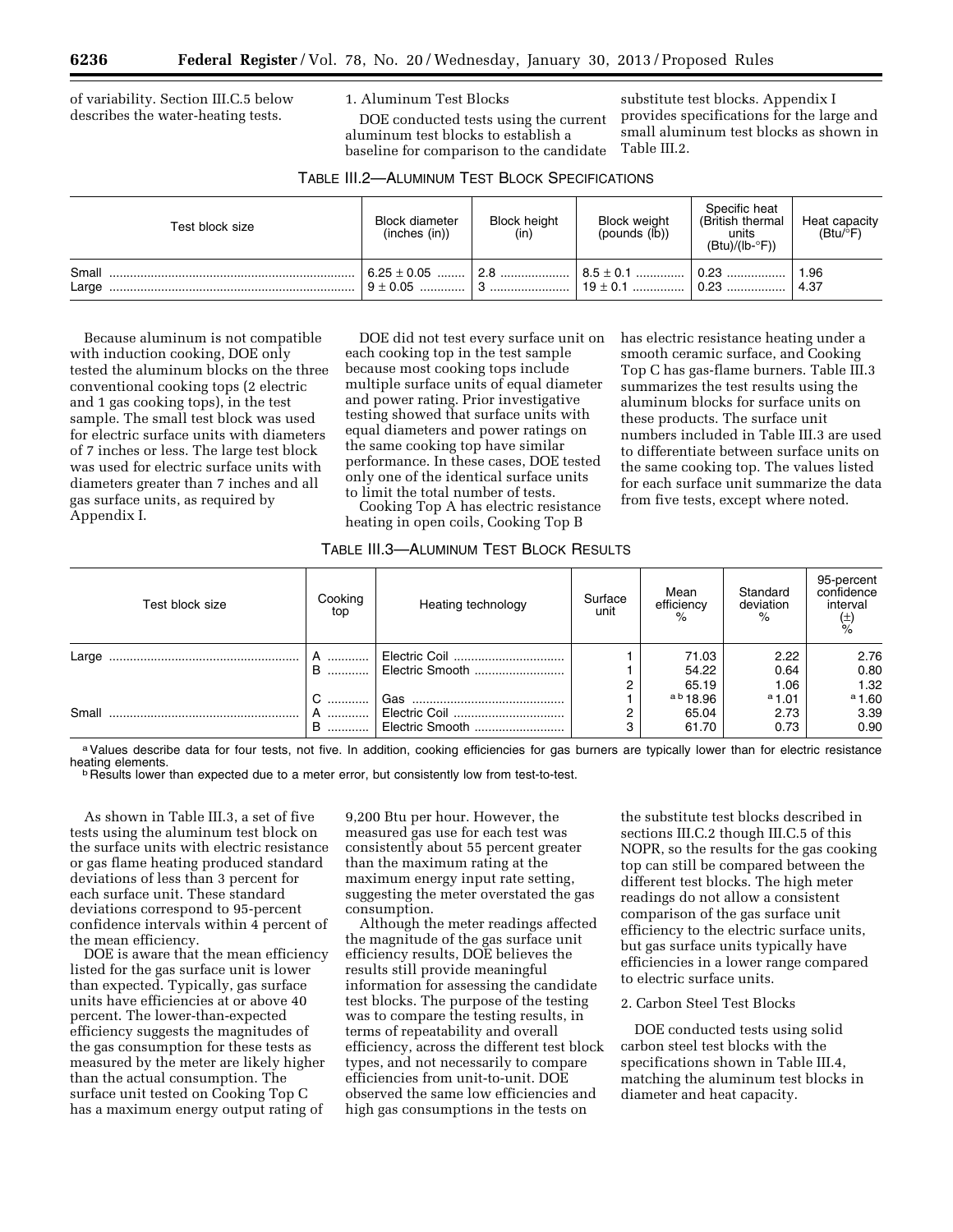|  | TABLE III.4—CARBON STEEL TEST BLOCK SPECIFICATIONS |
|--|----------------------------------------------------|
|--|----------------------------------------------------|

| Test block size | <b>Block diameter</b> | <b>Block height</b> | <b>Block weight</b> | Specific heat  | Heat capacity |
|-----------------|-----------------------|---------------------|---------------------|----------------|---------------|
|                 | (in                   | (in)                | (lb)                | $(Btu/lb - P)$ | (Btu/P)       |
| Small<br>Large  | 6.25                  | .93<br>2.09         | 16.85<br>37.67      | 0.116<br>0.116 | 1.96<br>4.37  |

DOE tested the carbon steel blocks on all six cooking tops in the test sample, comprising the three conventional cooking tops discussed in section III.C.1 and three induction cooking tops. Cooking Tops D and E are built-in induction cooking tops, and Cooking

Top F is a portable, single-element induction cooking top. Table III.5 summarizes the test results using the carbon steel test blocks for surface units on these products. As described in section III.C.1, DOE did not test multiple surface units with equal

diameters on the same cooking top, and the surface unit numbers included in the table are used to differentiate between surface units on the same cooking top.

| Test block size | Cooking<br>top | Heating technology | Surface<br>unit | Mean<br>efficiency<br>% | Standard<br>deviation<br>$\frac{1}{2}$ | 95-percent<br>confidence<br>interval<br>$(\pm)$ % |
|-----------------|----------------|--------------------|-----------------|-------------------------|----------------------------------------|---------------------------------------------------|
| Large           | A              |                    |                 | 69.79                   | 1.59                                   | 1.97                                              |
|                 | <b>B</b>       | Electric Smooth    |                 | 53.19                   | 1.28                                   | 1.60                                              |
|                 |                |                    |                 | 63.24                   | 2.03                                   | 2.52                                              |
|                 | C              |                    |                 | a b 18.67               | $a_{0.92}$                             | $a_{1.46}$                                        |
|                 | D.<br>.        |                    |                 | 63.92                   | 2.30                                   | 2.86                                              |
|                 |                |                    |                 | 67.78                   | 0.68                                   | 0.84                                              |
|                 |                |                    |                 | 67.93                   | 0.56                                   | 0.70                                              |
| Small           | A              |                    |                 | 64.61                   | 0.54                                   | 0.67                                              |
|                 | B  '           | Electric Smooth    |                 | 60.44                   | 1.55                                   | 1.93                                              |
|                 | D.<br>.        |                    |                 | 64.10                   | 1.04                                   | 1.29                                              |
|                 |                |                    |                 | 60.89                   | 2.70                                   | 3.35                                              |
|                 |                |                    |                 | 62.86                   | 1.08                                   | 1.34                                              |

a Values describe data for four tests, not five. In addition, cooking efficiencies for gas burners are typically lower than for electric resistance<br>heating elements.

<sup>b</sup> Results lower than expected due to a meter error, but consistently low from test-to-test.

The results in Table III.5 for carbon steel test blocks are comparable to the test results for the aluminum test blocks presented in Table III.3. The mean efficiencies for the carbon steel blocks were slightly lower than the aluminum test blocks on each surface unit for the conventional cooking tops (Cooking Tops A, B, and C), but the means of the two test block types still fell within the 95-percent confidence intervals for each surface unit. The carbon steel blocks produced results that were just as repeatable as the aluminum test blocks, with standard deviations less than 3 percent for all surface units, and 95 percent confidence intervals all within 4 percent of the mean efficiency.

Based on these test results, DOE concludes that the carbon steel test

blocks are a reasonable substitute for the aluminum test blocks. However, the heating that occurs using a solid block of ferromagnetic material may not be representative of how induction cooking tops actually operate in real-world situations. Typically, induction cooking tops only induce current in a thin layer of ferromagnetic material in the cooking vessel, which then heats up the food load. For this reason, DOE conducted further investigations with hybrid test blocks, as discussed below.

3. Carbon Steel Hybrid Test Blocks

DOE conducted additional tests using hybrid test blocks to more closely reflect the real-world operation of induction cooking tops. DOE fabricated carbon steel hybrid test blocks using a 0.25 inch

base of carbon steel 1018 with a body of aluminum 6061. Typical cookware is slightly thinner gauge than this base, but DOE chose the base to preclude against warping while the block heats up. Additionally, DOE observed that the portable induction unit is packaged with a steel plate adaptor of roughly the same thickness as DOE's carbon steel base to allow for cooking with nonferromagnetic cookware.

Table III.6 provides the component and overall properties of the carbon steel hybrid test blocks. DOE varied the height of the aluminum bodies so the overall heat capacities of the hybrid blocks would match the solid aluminum test blocks described in section III.C.1.

| TABLE III.6—CARBON STEEL HYBRID TEST BLOCK SPECIFICATIONS |  |
|-----------------------------------------------------------|--|
|-----------------------------------------------------------|--|

| Test block size | <b>Block diameter</b><br>(in) | <b>Block height</b><br>(in) | <b>Block weight</b><br>(lb) | Specific heat<br>$(Btu/lb - F)$ | Heat capacity<br>$(Btu)^{\circ}F$ |
|-----------------|-------------------------------|-----------------------------|-----------------------------|---------------------------------|-----------------------------------|
|                 | 6.25                          | 0.25                        | 2.06                        | 0.116                           | 0.24                              |
|                 | 6.25                          | 2.5                         | 7.46                        | 0.23                            | 1.72                              |
|                 | 6.25                          | 2.75                        | 9.52                        | 0.21                            | 1.96                              |
|                 |                               | 0.25                        | 4.27                        | 0.116                           | 0.5                               |
|                 |                               | 2.72                        | 16.85                       | 0.23                            | 3.87                              |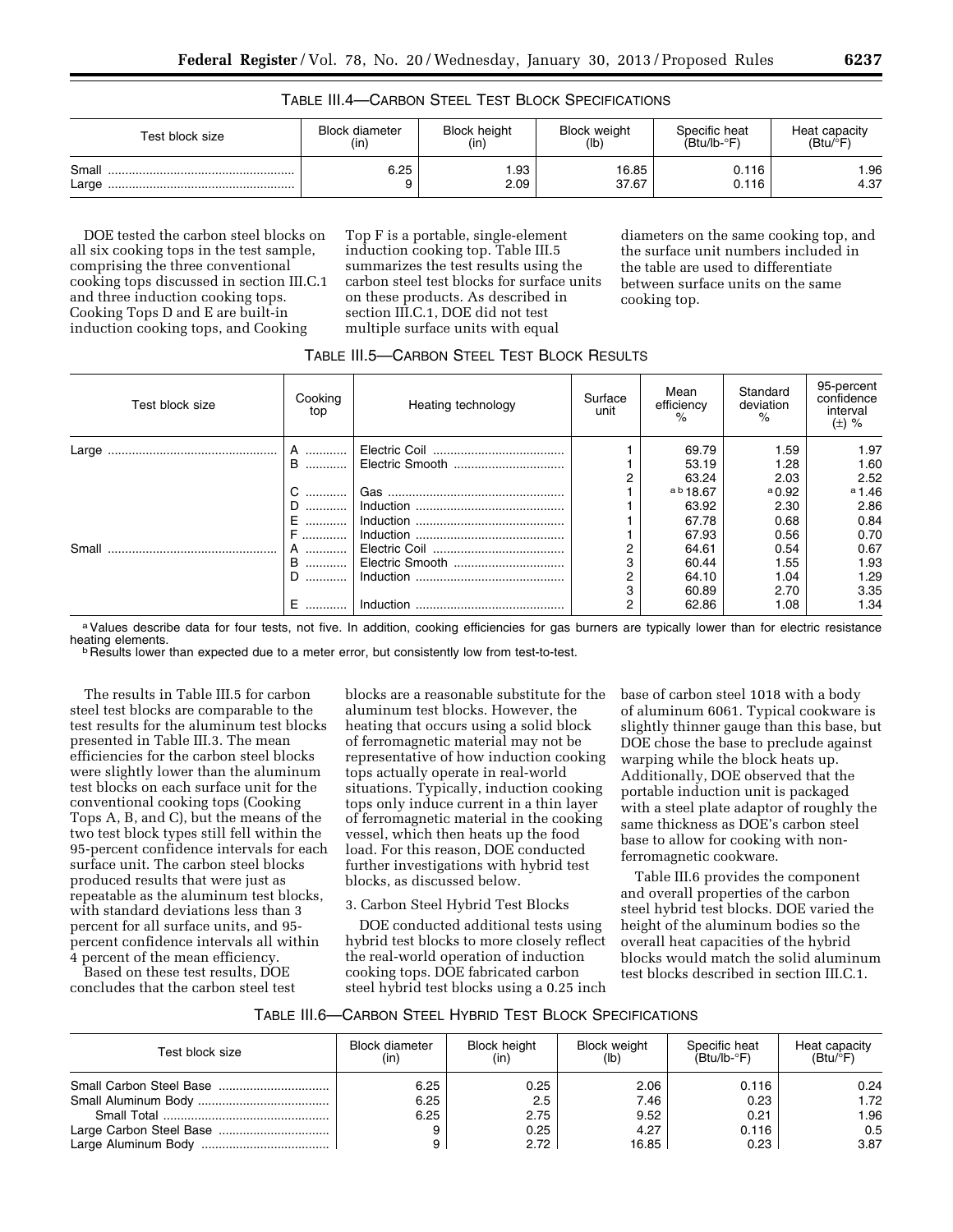| TABLE III.6-CARBON STEEL HYBRID TEST BLOCK SPECIFICATIONS-Continued |  |  |
|---------------------------------------------------------------------|--|--|
|---------------------------------------------------------------------|--|--|

| Test block size | <b>Block diameter</b> | <b>Block height</b> | <b>Block weight</b> | Specific heat  | Heat capacity    |
|-----------------|-----------------------|---------------------|---------------------|----------------|------------------|
|                 | (in)                  | (in)                | (lb)                | $(Btu/lb - P)$ | $(Btu)^{\circ}F$ |
| Large Total     |                       | 2.97                | 21.12               | 0.21           | 4.37             |

DOE tested the carbon steel hybrid test blocks on all six cooking tops in the test sample. Table III.7 summarizes the test results using the carbon steel hybrid

test blocks for surface units on these products. As described in section III.C.1, DOE did not test multiple surface units with equal diameters on the same

cooking top, and the surface unit numbers included in the table are used to differentiate between surface units on the same cooking top.

| Test block size | Cooking<br>top | Heating technology | Surface<br>unit | Mean<br>efficiency<br>$\%$ | Standard<br>deviation % | 95-Percent<br>confidence<br>interval<br>$(\pm)$ % |
|-----------------|----------------|--------------------|-----------------|----------------------------|-------------------------|---------------------------------------------------|
|                 | A              |                    |                 | 67.78                      | 1.87                    | 2.32                                              |
|                 | <b>B</b>       | Electric Smooth    |                 | 52.03                      | 0.78                    | 0.97                                              |
|                 |                |                    |                 | 63.59                      | 0.64                    | 0.79                                              |
|                 |                |                    |                 | a b 18.64                  | $a$ 0.59                | $a_{0.93}$                                        |
|                 |                |                    |                 | 65.94                      | 2.68                    | 3.32                                              |
|                 |                |                    |                 | 68.17                      | 1.06                    | 1.31                                              |
|                 |                |                    |                 | 60.10                      | 3.21                    | 3.99                                              |
|                 | A              |                    |                 | 64.44                      | 1.87                    | 2.32                                              |
|                 | <b>B</b>       | Electric Smooth    |                 | 59.71                      | 1.06                    | 1.32                                              |
| Small           |                |                    |                 | 63.26                      | 0.79                    | 0.98                                              |
|                 |                |                    |                 | 62.88                      | 0.65                    | 0.81                                              |
|                 |                |                    |                 | 63.27                      | 1.19                    | 1.48                                              |

TABLE III.7—CARBON STEEL HYBRID TEST BLOCK RESULTS

a Values describe data for four tests, not five. In addition, cooking efficiencies for gas burners are typically lower than for electric resistance<br>heating elements.

<sup>b</sup> Results lower than expected due to a meter error, but consistently low from test-to-test.

The carbon steel hybrid test block results in Table III.7 are similar to both the aluminum and carbon steel test block results presented in Table III.3 and Table III.5. The efficiencies for the conventional cooking tops are slightly lower than with the aluminum test blocks, and also slightly lower than with the carbon steel test blocks, but within the 95-percent confidence intervals. However, it is not clear what effect the hybrid blocks have on the efficiencies for the induction cooking tops. Five of the six induction surface units have

efficiencies nearly equal to or slightly higher than with the single carbon steel test blocks. However, the efficiency for surface unit on Cooking Top F dropped by more than 7 percent.

In addition, after conducting multiple tests using the carbon steel hybrid test blocks, DOE observed rust forming on the carbon steel base. DOE was concerned that the rust could lead to inconsistent heat transfer between the carbon steel base and the aluminum body based on the amount of rust present, which would affect thermal contact.4 Thus, DOE conducted another

set of tests using hybrid test blocks with stainless steel 430 bases that would be more resistant to rust formation.

4.Stainless Steel Hybrid Test Blocks

The specific heats and densities of carbon steel and stainless steel are similar, so bases with the same dimensions have similar heat capacities. Therefore, the same aluminum test bodies were used for both sets of hybrid block tests. Table III.8 describes the component and overall properties of the stainless steel hybrid test blocks.

# TABLE III.8—STAINLESS STEEL HYBRID TEST BLOCK SPECIFICATIONS

| Test block size | <b>Block diameter</b> | <b>Block height</b>                         | <b>Block weight</b>                            | Specific heat                               | Heat capacity                                |
|-----------------|-----------------------|---------------------------------------------|------------------------------------------------|---------------------------------------------|----------------------------------------------|
|                 | (in)                  | (in)                                        | (lb)                                           | $(Btu/lb - F)$                              | $(Btu)^{\circ}F$                             |
|                 | 6.25<br>6.25<br>6.25  | 0.25<br>2.5<br>2.75<br>0.25<br>2.72<br>2.97 | 2.15<br>7.46<br>9.61<br>4.28<br>16.85<br>21.13 | 0.11<br>0.23<br>0.2<br>0.11<br>0.23<br>0.21 | 0.24<br>1.72<br>1.96<br>0.47<br>3.87<br>4.34 |

DOE tested the stainless steel hybrid test blocks on all six cooking tops in the test sample. Table III.9 summarizes the

test results for surface units on these products using the stainless steel hybrid test blocks. As described in section

repeatability. These issues would likely be more significant for the carbon steel hybrid test blocks

III.C.1, DOE did not test multiple surface units with equal diameters on the same cooking top, and the surface

due to the additional heat transfer surface between the base and the test block.

<sup>4</sup>Rust also formed on the solid carbon steel test blocks, which could affect heat transfer and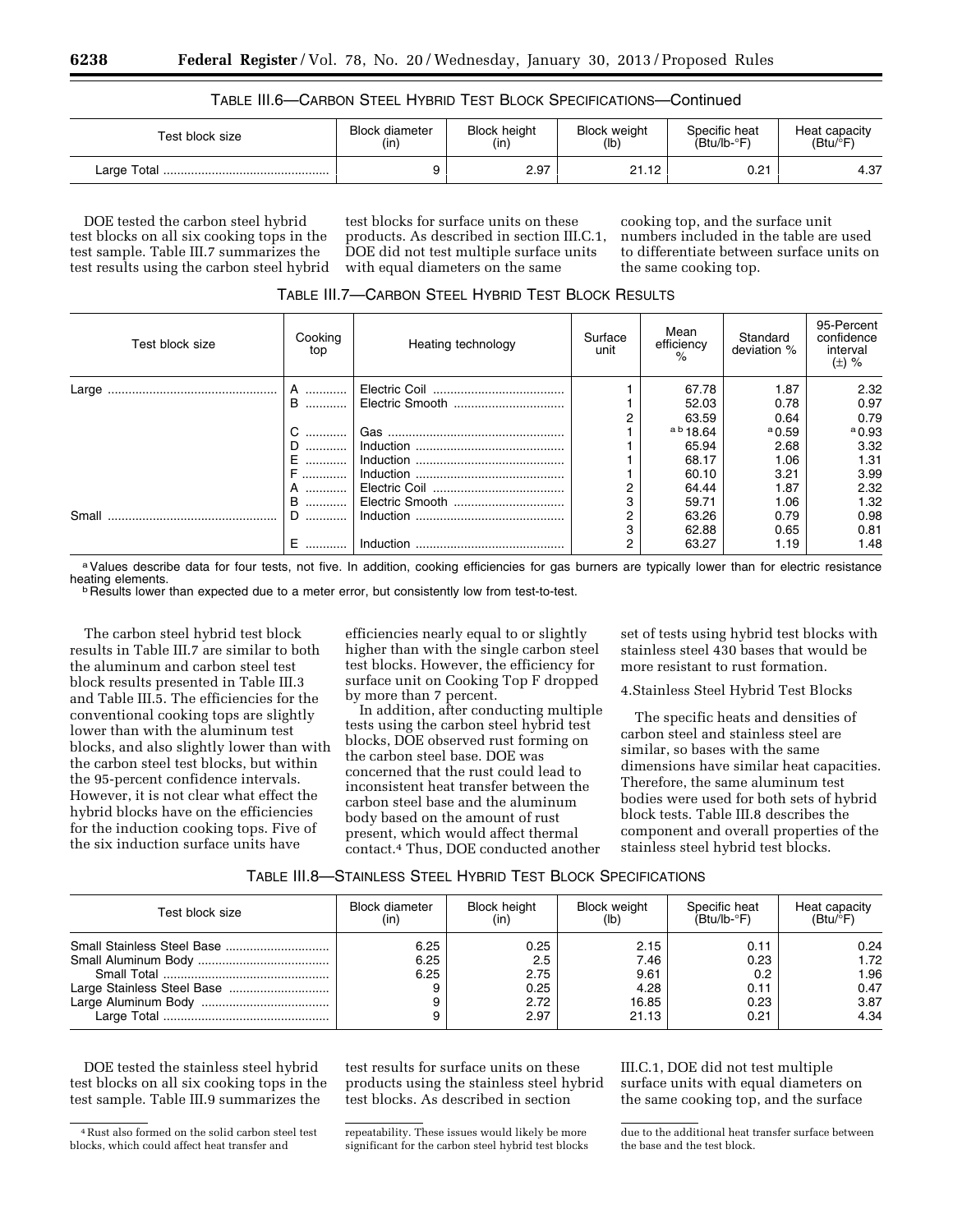TABLE III.9—STAINLESS STEEL HYBRID TEST BLOCK RESULTS

unit numbers included in the table are used to differentiate between surface

units on the same cooking top.

| Test block size | Cooking<br>top | Heating technology | Surface<br>unit | Mean<br>efficiency<br>% | Standard<br>deviation<br>$\%$ | 95-Percent<br>confidence<br>interval<br>$(\pm)$ % |
|-----------------|----------------|--------------------|-----------------|-------------------------|-------------------------------|---------------------------------------------------|
| Large           | A              |                    |                 | 64.52                   | 0.87                          | 1.08                                              |
|                 | <b>B</b>       | Electric Smooth    |                 | 49.19                   | 0.46                          | 0.57                                              |
|                 |                |                    |                 | 59.60                   | 0.46                          | 0.57                                              |
|                 | C              |                    |                 | a b 16.27               | a1.16                         | $a_{1.85}$                                        |
|                 | D              |                    |                 | 64.19                   | 1.28                          | 1.59                                              |
|                 | F.             |                    |                 | 64.32                   | 0.91                          | 1.13                                              |
|                 |                |                    |                 | 55.57                   | 1.47                          | 1.83                                              |
| Small           | A              |                    |                 | 62.87                   | 2.36                          | 2.93                                              |
|                 | B  '           | Electric Smooth    |                 | 57.75                   | 0.87                          | 1.08                                              |
|                 | D<br>.         |                    |                 | 62.83                   | 1.47                          | 1.83                                              |
|                 |                |                    |                 | 60.29                   | 0.68                          | 0.84                                              |
|                 | E  (           |                    |                 | 61.81                   | 1.19                          | 1.47                                              |

a Values describe data for four tests, not five. In addition, cooking efficiencies for gas burners are typically lower than for electric resistance<br>heating elements.

 $b$  Results lower than expected due to a meter error, but consistently low from test-to-test.

The stainless steel hybrid test block efficiency results in Table III.9 are on average 2.5 percentage points lower than those for the carbon steel hybrid

test blocks shown in Table III.7. However, the standard deviations and 95-percent confidence intervals are less than for the aluminum test blocks, the

carbon steel test blocks, and the carbon steel hybrid test blocks, as shown in Table III.10

# TABLE III.10—TEST BLOCK COMPARISON

| Test block type | Average efficiency | Average standard<br>deviation | Average 95-percent<br>confidence interval<br>$(\pm)$ % |
|-----------------|--------------------|-------------------------------|--------------------------------------------------------|
|                 | a,56,02            | a 1.40                        | <sup>a</sup> 1.80                                      |
|                 | 59.78              | .36                           | 1.71                                                   |
|                 | 59.15              | .36                           | 1.71                                                   |
|                 | 56.60              | .10                           | 1.40                                                   |

a Values describe data for electric resistance and gas flame surface units only. For comparison, the average efficiencies for the carbon steel, carbon steel hybrid, and stainless steel hybrid blocks on these surface units are 54.99 percent, 54.36 percent, and 51.70 percent respectively.

Because the stainless steel hybrid test blocks produce the most repeatable results from test-to-test, DOE is proposing that these test blocks be required for testing induction cooking tops. DOE is also proposing to amend the existing cooking tops test procedure to incorporate the stainless steel hybrid blocks for cooking tops with gas flame or electric resistance heating. This would ensure consistency in results among all products covered by the proposed definition of conventional cooking tops. DOE notes that, although the efficiency results using the stainless steel hybrid test blocks for the cooking tops with gas flame or electric resistance heating are on average 4.3 percentage points lower than for the aluminum test blocks, the relative efficiencies among the various surface units remain generally unchanged.

DOE seeks comment on its proposal to require the use of stainless steel hybrid test blocks for testing all cooking tops that would be covered by the proposed

definition of conventional cooking tops in an amended cooking products test procedure, including the potential burden associated with the requirement for such new test equipment.

#### 5.Water-Heating Tests

To investigate additional test methods that may be representative of actual consumer usage, DOE conducted a test series based on water heating in place of metal block heating. Water provides a heating medium that is more representative of actual consumer use, because many foods cooked on a cooking top have a relatively high liquid content. However, water heating introduces additional sources of variability not present for metal block heating—the temperature distribution in the water is not always uniform, the properties of the water can vary from lab to lab, and the ambient conditions and cookware surface effects can have a large impact on the water boiling and evaporating throughout the test.

DOE is aware of a draft cooking products test method based on water heating that is under development by the International Electrotechnical Commission (IEC). A draft amendment to IEC Standard 60350–2 Edition 1.0 ''Household electric cooking appliances—Part 2: Hobs—Method for measuring performance'' (Draft IEC 60350 Amendment) specifies heating the water to a certain temperature at the maximum energy input setting, and then turning the unit to a lower energy input setting for an extended simmering period.

The Draft IEC 60350 Amendment specifies the quantity of water to be heated in a standardized cooking vessel whose size is based on the diameter of the surface unit. For this analysis, DOE chose the two IEC-specified cooking vessels with diameters closest to the diameters specified for the aluminum test blocks (6.25 inches and 9 inches). The cookware consists of a thin-walled stainless steel cylinder attached to a flat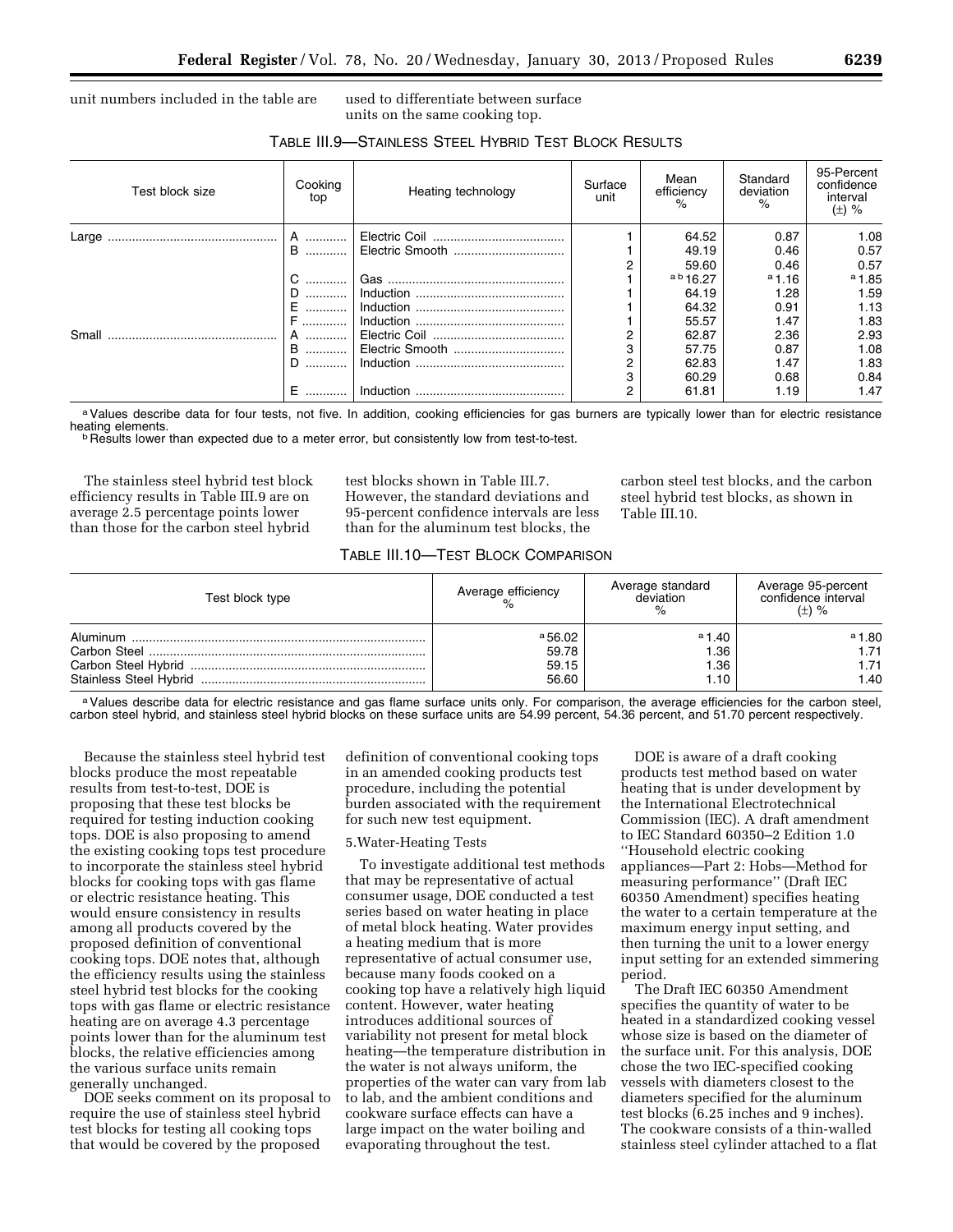stainless steel 430 base plate. The test method also specifies an aluminum lid with vent holes and a small center hole to fix the thermocouple in the center of the pot. Table III.11 describes the IEC

cookware and the quantity of water used for DOE's testing.5

| Cookware size  | Cookware<br>diameter<br>(in) | Base thickness<br>(in) | Total height<br>(in) | Lid diameter<br>(in) | Water weight<br>(lbs) |
|----------------|------------------------------|------------------------|----------------------|----------------------|-----------------------|
| Small<br>Large | 5.91<br>9.45                 | 0.24<br>0.24           | 4.92<br>4.92         | 6.5<br>10.43         | 2.27<br>5.95          |

The Draft IEC 60350 Amendment specifies testing at the maximum energy input rate until a calculated turndown temperature is reached, at which point the energy input rate is reduced to a setting that will maintain the water temperature above 194 °F (a simmering temperature), but as close to 194 °F as possible without additional adjustment of the low-power setting. The test ends 20 minutes after the temperature increases above 194 °F. The turndown temperature is calculated based on an initial test to determine the number of degrees that the temperature continues to rise after turning the unit off from the maximum energy input setting. Energy consumption is measured throughout the entire test, and the final metric

describes the energy in Watt-hours (Wh) per 1000 grams (g) of water necessary to reach and maintain the simmering temperature.

DOE observed during some tests that the water approached boiling even at 194 °F, and a significant amount of the water evaporated or boiled off for all of the tests. Additionally, the simmering water temperatures varied from test-totest even at the same reduced setting. The test method only requires that the simmering temperature stay above 194 °F for a valid test. Certain tests would produce simmering temperatures around 196 °F, close to the 194 °F goal, while others would rise above 200 °F at the same setting. Both tests would be deemed valid under the method in the

Draft IEC 60350 Amendment method, but the normalized energy use results would vary because the 200 °F test would use significantly more energy.

To address this concern, DOE developed additional calculations to estimate the efficiency of the waterheating process. The calculations factor in the total temperature rise of the water to account for differences in simmering temperatures, and the total amount of water lost to boiling or evaporation during the test. DOE's method entails measuring the mass of the cookware plus water at the start and end of the test. Table III.12 shows the waterheating efficiency results using the DOE calculation method.

TABLE III.12—WATER-HEATING EFFICIENCY TEST RESULTS

| Cookware size | Cooking<br>top | Heating technology | Surface<br>unit | Mean<br>efficiency<br>$\frac{1}{2}$ | Standard<br>deviation<br>$\frac{6}{2}$ | 95-percent<br>confidence<br>interval $(\pm)$<br>$\frac{1}{2}$ |
|---------------|----------------|--------------------|-----------------|-------------------------------------|----------------------------------------|---------------------------------------------------------------|
| Large         | A              |                    |                 | 79.81                               | 1.66                                   | 2.06                                                          |
|               | <b>B</b>       |                    |                 | 61.81                               | 2.83                                   | 3.52                                                          |
|               |                |                    |                 | 75.88                               | 3.11                                   | 3.86                                                          |
|               | C              |                    |                 | a b 26.29                           | a2.83                                  | $a$ 4.51                                                      |
|               | D              |                    |                 | 81.31                               | 0.28                                   | 0.34                                                          |
|               | F.<br>.        |                    |                 | 79.21                               | 0.65                                   | 0.81                                                          |
|               | F              |                    |                 | 74.17                               | 2.55                                   | 3.17                                                          |
| Small         | A              |                    |                 | 76.99                               | 1.65                                   | 2.05                                                          |
|               | B              |                    |                 | 68.09                               | 4.12                                   | 5.11                                                          |
|               |                |                    |                 |                                     |                                        |                                                               |
|               | D              |                    | 2               | 79.35                               | 0.37                                   | 0.46                                                          |
|               |                |                    |                 | 80.67                               | 1.71                                   | 2.13                                                          |
|               | E.             |                    |                 | 75.99                               | 2.03                                   | 2.52                                                          |

a Values describe data for four tests, not five. In addition, cooking efficiencies for gas burners are typically lower than for electric resistance<br>heating elements.

**h** Results lower than expected due to a meter error, but consistently low from test-to-test.

Even after considering differences in the final water temperature and the amount of water boiled or evaporated during the test, the variability for the

water-heating tests was still greater than for the metal block tests. Table III.13 compares the standard deviations for each surface unit tested with both the

water-heating and metal block-heating tests.

<sup>5</sup>Section 7.1.Z2 of the Draft IEC 60350 Amendment, ''Cookware and water amount'', specifies the general construction of the cookware,

and Table Z3, ''Sizes of standardized cookware and water amounts'', specifies the dimensions of the

cookware and quantity of water based on the diameter or the surface unit under test.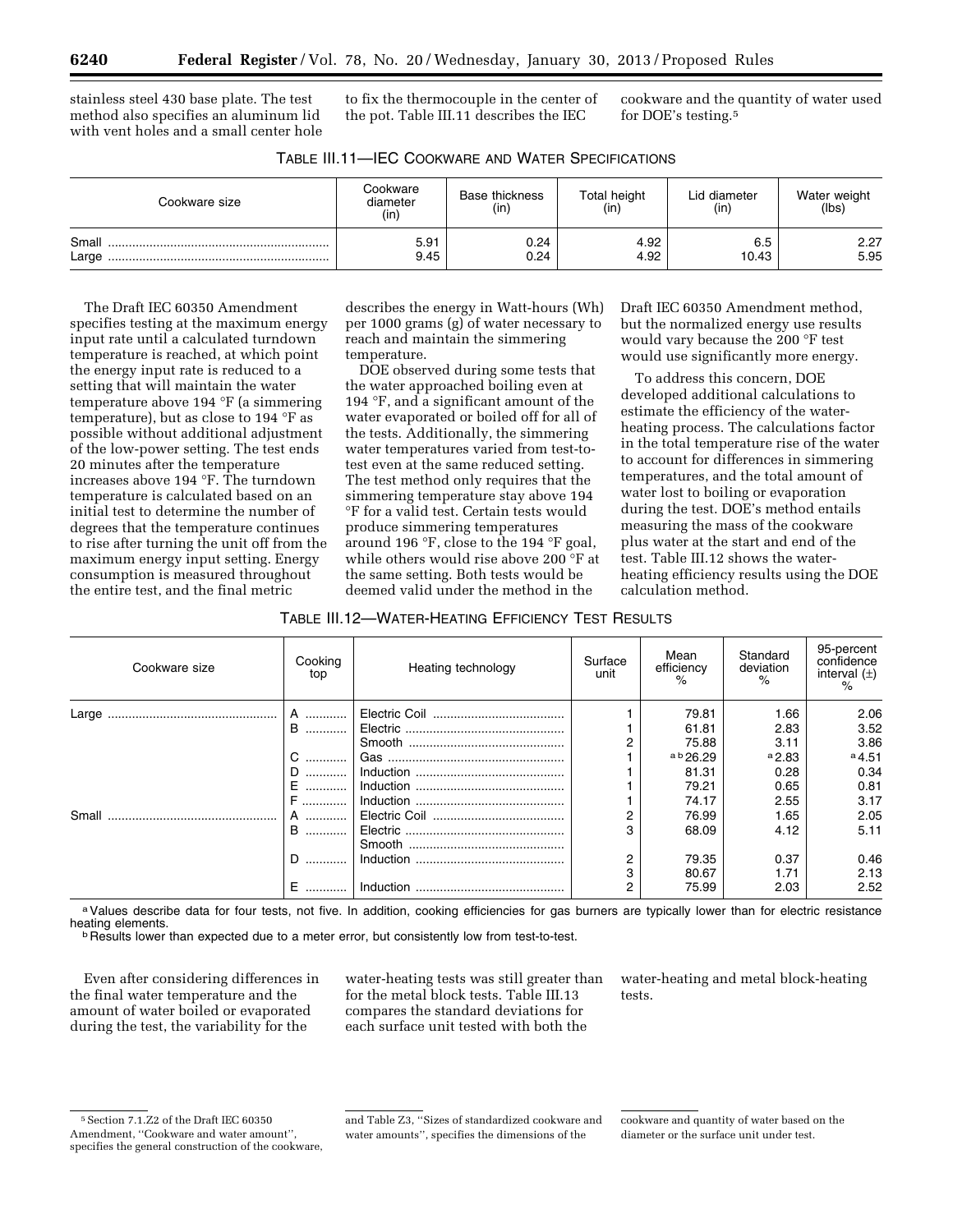|                 |                |                    |                 | Standard deviation |                         |                                |                                                      |                                      |  |
|-----------------|----------------|--------------------|-----------------|--------------------|-------------------------|--------------------------------|------------------------------------------------------|--------------------------------------|--|
| Test block size | Cooking<br>top | Heating technology | Surface<br>unit | Aluminum<br>$\%$   | Carbon<br>steel<br>$\%$ | Carbon<br>steel<br>hybrid<br>℅ | <b>Stainless</b><br>steel<br>hybrid<br>$\frac{1}{2}$ | Water-<br>heating<br>efficiency<br>% |  |
| Large           | A              | Electric Coil      |                 | 2.22               | 1.59                    | 1.87                           | 0.87                                                 | 1.66                                 |  |
|                 | B              | Electric           |                 | 0.64               | 1.28                    | 0.78                           | 0.46                                                 | 2.83                                 |  |
|                 |                | Smooth             |                 | 1.06               | 2.03                    | 0.64                           | 0.46                                                 | 3.11                                 |  |
|                 | C              | Gas                |                 | $a$ 1.01           | $a_{0.92}$              | $a_{0.59}$                     | $^{\circ}$ 1.16                                      | a2.83                                |  |
|                 |                | Induction          |                 | N/A                | 2.30                    | 2.68                           | 1.28                                                 | 0.28                                 |  |
|                 | .              |                    |                 | N/A                | 0.68                    | 1.06                           | 0.91                                                 | 0.65                                 |  |
|                 | F              |                    |                 | N/A                | 0.56                    | 3.21                           | 1.47                                                 | 2.55                                 |  |
| Small           | A              | Electric Coil      |                 | 2.73               | 0.54                    | 1.87                           | 2.36                                                 | 1.65                                 |  |
|                 | В.<br>.        | Electric Smooth    | 3               | 0.73               | 1.55                    | 1.06                           | 0.87                                                 | 4.12                                 |  |
|                 | D.<br>.        | Induction          |                 | N/A                | 1.04                    | 0.79                           | 1.47                                                 | 0.37                                 |  |
|                 |                |                    | 3               | N/A                | 2.70                    | 0.65                           | 0.68                                                 | 1.71                                 |  |
|                 | Е<br>.         | Induction.         | 2               | N/A                | 1.08                    | 1.19                           | 1.19                                                 | 2.03                                 |  |
| Average         |                |                    |                 | 1.40               | 1.36                    | 1.36                           | 1.10                                                 | 1.98                                 |  |

TABLE III.13—OVERALL RESULTS COMPARISON—COEFFICIENT OF VARIATION

a Values describe data for four tests, not five.

The water-heating test variability could potentially be reduced by more stringent tolerances on the ambient conditions. Ambient air pressure, temperature, and humidity significantly impact the amount of water that evaporates during the test and the temperature at which the water begins to boil. Appendix I, however, only specifies ambient air temperature, and its relatively large tolerance,  $77 \text{ }^{\circ}F \pm 9$ °F, could contribute to increased test variability.

Because the water-heating tests do not show an improvement in repeatability from test-to-test under the current DOE test conditions compared to the metal block tests, and because achieving closer ambient temperature tolerances would potentially place a high burden on manufacturers, DOE is proposing to use stainless steel hybrid test blocks in the test procedure for all products covered under the proposed definition of conventional cooking tops.

DOE acknowledges that the waterheating tests may better reflect actual consumer behavior for cooking tops, and invites comment on whether waterheating tests should be considered in place of the metal block-heating tests. DOE also invites comment on the appropriate test method and conditions for water-heating tests, and the burden that would be incurred by more stringent specifications for ambient conditions.

# 6. Non-Circular Electric Surface Units

As discussed in the beginning of section III.C, the small test block (6.25 inches diameter) is used for testing surface units with diameters of 7 inches or less, and the large test block (9 inches diameter) is used for electric surface units with diameters greater than 7

inches and all gas surface units. These provisions do not address how to determine the proper test block size for testing non-circular electric surface units.

DOE is aware that the Draft IEC 60350 Amendment requires measuring the dimensions of each side of rectangular or similar electric surface units, and by measuring the major and minor dimensions of elliptical or similar electric surface units. For these types of surface units, the smallest dimension is used to determine the cookware size according to the Draft IEC 60350 Amendment.

DOE lacks information on the size of the cookware consumers typically use for non-circular surface units. Given this lack of consumer use data, and given the potential non-representative thermal behavior of a test block in which a portion of the bottom is not exposed to the surface unit, DOE proposes to amend section 3.2.1 of Appendix I to replace the reference to an electric surface unit's diameter with the electric surface unit's smallest dimension to account for surface units of all shapes. This is consistent with the method included in the Draft IEC 60350 Amendment. DOE does not propose to change the requirement that all gas surface units be tested using the large test block.

DOE invites comments on whether using the smallest dimension of an electric surface unit is appropriate for determining the proper test block size.

# *D. Standby and Off Mode Test Procedure*

EISA 2007 amended EPCA to require that DOE amend its test procedures for all covered residential products, including cooking products, to include

measures of standby mode and off mode energy consumption, if technically feasible. (42 U.S.C. 6295(gg)(2)(A)) Accordingly, DOE recently conducted a separate rulemaking for conventional cooking products, dishwashers, and dehumidifiers to address standby and off mode energy consumption.6 In the October 2012 Final Rule, DOE addressed standby mode and off mode energy consumption, as well as active mode fan-only operation, for conventional cooking products. 77 FR 65942.

Today's NOPR proposes a change to the definition of ''conventional cooking top'' to include induction technologies. Under this proposed definition, induction cooking tops would be covered by the standby and off mode test procedures adopted in the separate test procedure rulemaking.

DOE did not observe any standby mode or off mode operation or features unique to induction cooking tops that would warrant any changes to the standby mode and off mode test methods adopted by the October 2012 Final Rule for conventional cooking tops. DOE invites comment on whether induction cooking products require separate consideration for standby mode and off mode testing.

### *E. Compliance With Other EPCA Requirements*

EPCA requires that any new or amended test procedures for residential products must be reasonably designed to produce test results which measure energy efficiency, energy use, or

<sup>6</sup> DOE pursued amendments to Appendix I addressing standby and off mode energy for microwave ovens as part of a separate rulemaking. The most recent notice for this rulemaking is the SNOPR published on May 16, 2012. 76 FR 72322.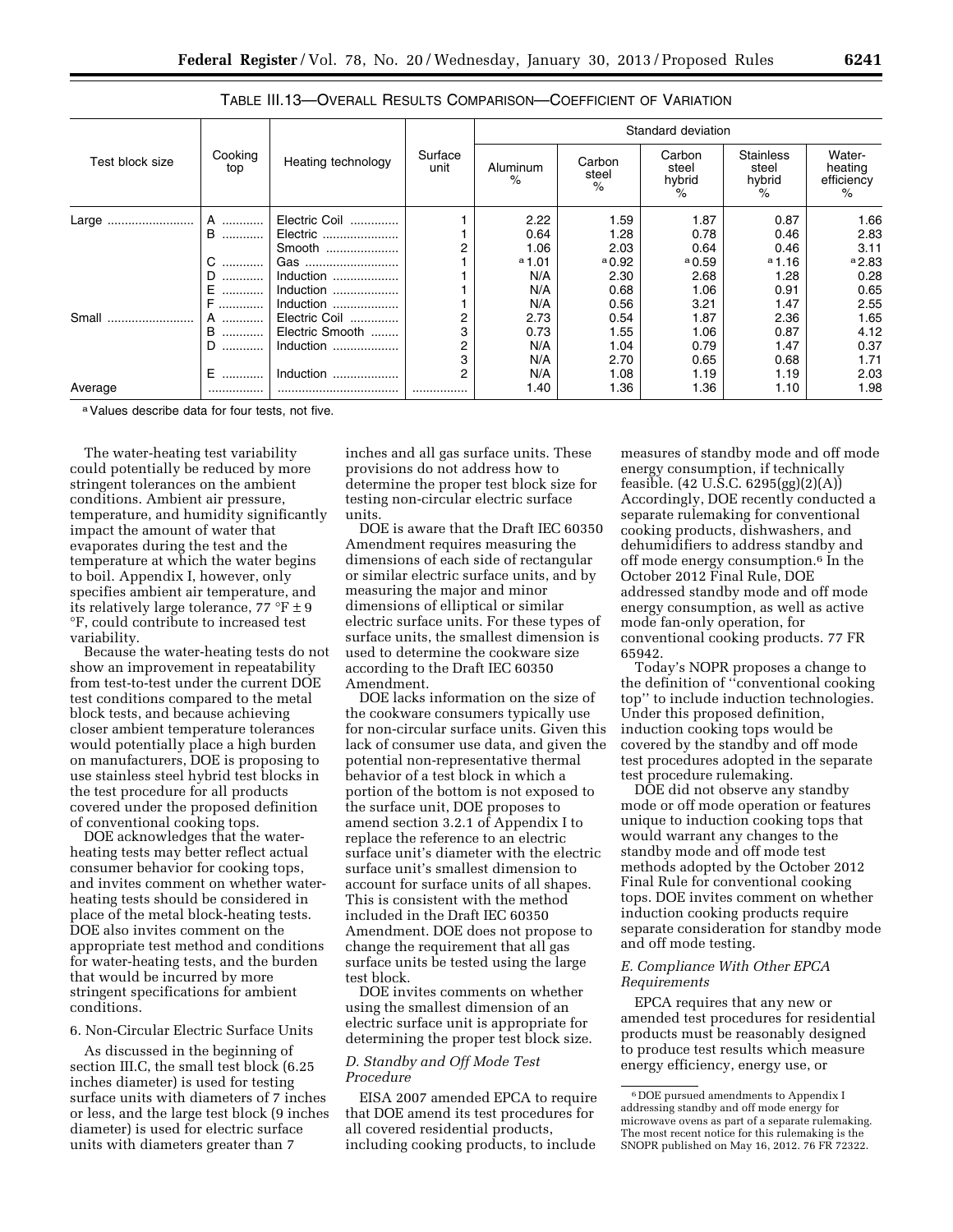estimated annual operating cost of a covered product during a representative average use cycle or period of use, and must not be unduly burdensome to conduct. (42 U.S.C. 6293(b)(3))

DOE tentatively concludes that the amended test procedures would produce test results that measure the energy consumption of cooking tops during representative use, and that the test procedures would not be unduly burdensome to conduct.

The test procedure proposed in today's NOPR follows the same method currently included in Appendix I for testing cooking tops, but would replace the aluminum test blocks with stainless steel hybrid blocks. DOE estimates current testing represents a cost of roughly \$500 per test for labor, with a one-time investment of \$2,000 for test equipment (\$1,000 for test blocks and \$1,000 for instrumentation). The proposed reusable test blocks would represent an additional one-time expense of approximately \$500 for each test block, or \$1000 for each pair of large and small diameter test blocks. No additional instrumentation would be required beyond what is required in the current test procedure. DOE does not believe this additional cost represents an excessive burden for test labs or manufacturers given the significant investments necessary to manufacture, test and market consumer appliances, as described further in section IV.B below. The only additional time burden associated with the proposed test method is the time required to weigh the stainless steel base in addition to the aluminum body. This additional step in the test procedure would increase the test duration by about 2 minutes per surface unit.

DOE concluded in the test procedure rulemaking for cooking products preceding today's NOPR, completed recently by the publication of the October 2012 Final Rule (see section I.B. for the rulemaking history for today's NOPR), that the amended test procedure is not unduly burdensome to conduct. In today's NOPR, DOE further concludes, given the small magnitude of the proposed changes (both in terms of the new test blocks and the time needed to take the test), that the newly proposed amended test procedure for cooking products would not be unreasonably burdensome to conduct.

### **IV. Procedural Issues and Regulatory Review**

# *A. Review Under Executive Order 12866*

The Office of Management and Budget has determined that test procedure rulemakings do not constitute

''significant regulatory actions'' under section 3(f) of Executive Order 12866, Regulatory Planning and Review, 58 FR 51735 (Oct. 4, 1993). Accordingly, this action was not subject to review under the Executive Order by the Office of Information and Regulatory Affairs (OIRA) in the Office of Management and Budget (OMB).

# *B. Review Under the Regulatory Flexibility Act*

The Regulatory Flexibility Act (5 U.S.C. 601 *et seq.*) requires preparation of a regulatory flexibility analysis (RFA) for any rule that by law must be proposed for public comment, unless the agency certifies that the rule, if promulgated, will not have a significant economic impact on a substantial number of small entities. As required by Executive Order 13272, ''Proper Consideration of Small Entities in Agency Rulemaking,'' 67 FR 53461 (August 16, 2002), DOE published procedures and policies on February 19, 2003, to ensure that the potential impacts of its rules on small entities are properly considered during the DOE rulemaking process. 68 FR 7990. DOE has made its procedures and policies available on the Office of the General Counsel's Web site: *[http://energy.gov/](http://energy.gov/gc/office-general-counsel)  [gc/office-general-counsel.](http://energy.gov/gc/office-general-counsel)* 

DOE reviewed today's proposed rule under the provisions of the Regulatory Flexibility Act and the procedures and policies published on February 19, 2003. The proposed rule would amend the test method for measuring the energy efficiency of conventional cooking tops and ranges to include test methods applicable to induction cooking products.

The Small Business Administration (SBA) considers a business entity to be a small business, if, together with its affiliates, it employs less than a threshold number of workers or earns less than the average annual receipts specified in 13 CFR part 121. The threshold values set forth in these regulations use size standards and codes established by the North American Industry Classification System (NAICS) that are available at: *[http://](http://www.sba.gov/sites/default/files/files/Size_Standards_Table.pdf)  [www.sba.gov/sites/default/files/files/](http://www.sba.gov/sites/default/files/files/Size_Standards_Table.pdf) Size*\_*[Standards](http://www.sba.gov/sites/default/files/files/Size_Standards_Table.pdf)*\_*Table.pdf.* The threshold number for NAICS classification code 335221, titled ''Household Cooking Appliance Manufacturing,'' is 750 employees; this classification includes manufacturers of residential conventional cooking products.

Most of the manufacturers supplying conventional cooking products are large multinational corporations. DOE surveyed the AHAM member directory

to identify manufacturers of residential conventional cooking products. DOE then consulted publicly-available data, purchased company reports from vendors such as Dun and Bradstreet, and contacted manufacturers, where needed, to determine if they meet the SBA's definition of a ''small business manufacturing facility'' and have their manufacturing facilities located within the United States. Based on this analysis, DOE estimates that there are two small businesses that manufacture conventional cooking products.

For the reasons stated in the preamble, DOE has tentatively concluded that the proposed rule would not have a significant impact on either small or large manufacturers under the applicable provisions of the Regulatory Flexibility Act. The proposed rule would amend DOE's test procedures for cooking products by incorporating testing provisions to address active mode energy consumption for induction cooking products that will be used to develop and test compliance with any future energy conservation standards that may be established by DOE. The test procedure amendments involve the measurement of active mode energy consumption through the use of a different metal test block than is currently specified for conventional cooking tops. The proposed amendments would also apply for testing products currently considered conventional cooking tops. DOE estimates a cost for this new equipment of approximately \$1000. Additionally, DOE estimates a cost of roughly \$6,000 for manufacturers to test induction cooking products not currently covered by the test procedure. This estimate assumes \$500 per test, as described in section III.E, with up to 12 total tests needed assuming three induction cooking top models with four individual tests per cooking top model. This cost is small compared to the average annual revenue of the two identified small businesses, which DOE estimates to be over \$40 million.7 These tests follow the same methodology and can be conducted in the same facilities used for the current energy testing of conventional cooking tops, so there would be no additional facilities costs required by the proposed rule.

For these reasons, DOE tentatively concludes and certifies that the proposed rule would not have a significant economic impact on a substantial number of small entities. Accordingly, DOE has not prepared a

<sup>7</sup>Estimated average revenue is based on financial information provided for the two small businesses in reports provided by Dun and Bradstreet.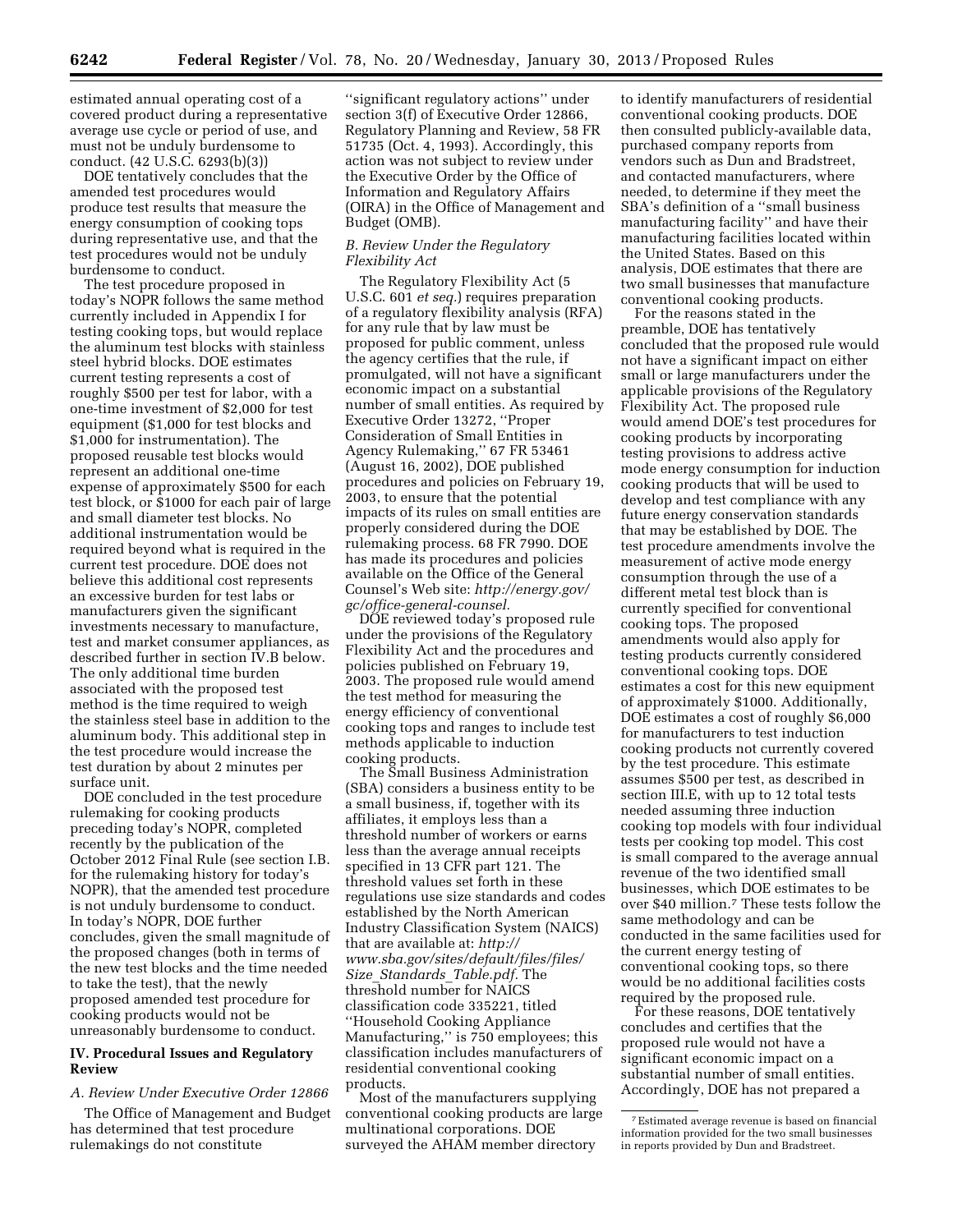regulatory flexibility analysis for this rulemaking. DOE will transmit the certification and supporting statement of factual basis to the Chief Counsel for Advocacy of the SBA for review under 5 U.S.C. 605(b).

#### *C. Review Under the Paperwork Reduction Act of 1995*

Manufacturers of conventional cooking products must certify to DOE that their products comply with any applicable energy conservation standards. In certifying compliance, manufacturers must test their products according to the DOE test procedures for conventional cooking products, including any amendments adopted for those test procedures. DOE has established regulations for the certification and recordkeeping requirements for all covered consumer products and commercial equipment, including conventional cooking products. (76 FR 12422 (March 7, 2011). The collection-of-information requirement for the certification and recordkeeping is subject to review and approval by OMB under the Paperwork Reduction Act (PRA). This requirement has been approved by OMB under OMB control number 1910–1400. Public reporting burden for the certification is estimated to average 20 hours per response, including the time for reviewing instructions, searching existing data sources, gathering and maintaining the data needed, and completing and reviewing the collection of information.

There is currently no information collection requirement related specifically to induction cooking tops. In the event that DOE proposes an energy conservation standard with which manufacturers must demonstrate compliance, or otherwise proposes to require the collection of information derived from the testing of induction cooking tops according to this test procedure, DOE will seek OMB approval of such information collection requirement. DOE will seek approval either through a proposed amendment to the information collection requirement approved under OMB control number 1910–1400 or as a separate proposed information collection requirement.

Notwithstanding any other provision of the law, no person is required to respond to, nor shall any person be subject to a penalty for failure to comply with, a collection of information subject to the requirements of the PRA, unless that collection of information displays a currently valid OMB Control Number.

## *D. Review Under the National Environmental Policy Act of 1969*

In this proposed rule, DOE proposes test procedure amendments that it expects will be used to develop and implement future energy conservation standards for conventional cooking products. DOE has determined that this rule falls into a class of actions that are categorically excluded from review under the National Environmental Policy Act of 1969 (42 U.S.C. 4321 *et seq.*) and DOE's implementing regulations at 10 CFR part 1021. Specifically, this proposed rule would amend the existing test procedures without affecting the amount, quality or distribution of energy usage, and, therefore, would not result in any environmental impacts. Thus, this rulemaking is covered by Categorical Exclusion A5 under 10 CFR part 1021, subpart D, which applies to any rulemaking that interprets or amends an existing rule without changing the environmental effect of that rule. Accordingly, neither an environmental assessment nor an environmental impact statement is required.

#### *E. Review Under Executive Order 13132*

Executive Order 13132, ''Federalism,'' 64 FR 43255 (August 4, 1999) imposes certain requirements on agencies formulating and implementing policies or regulations that preempt State law or that have Federalism implications. The Executive Order requires agencies to examine the constitutional and statutory authority supporting any action that would limit the policymaking discretion of the States and to carefully assess the necessity for such actions. The Executive Order also requires agencies to have an accountable process to ensure meaningful and timely input by State and local officials in the development of regulatory policies that have Federalism implications. On March 14, 2000, DOE published a statement of policy describing the intergovernmental consultation process it will follow in the development of such regulations. 65 FR 13735. DOE has examined this proposed rule and has determined that it would not have a substantial direct effect on the States, on the relationship between the national government and the States, or on the distribution of power and responsibilities among the various levels of government. EPCA governs and prescribes Federal preemption of State regulations as to energy conservation for the products that are the subject of today's proposed rule. States can petition DOE for exemption from such preemption to the extent, and based on

criteria, set forth in EPCA. (42 U.S.C. 6297(d)) No further action is required by Executive Order 13132.

#### *F. Review Under Executive Order 12988*

Regarding the review of existing regulations and the promulgation of new regulations, section 3(a) of Executive Order 12988, ''Civil Justice Reform,'' 61 FR 4729 (Feb. 7, 1996), imposes on Federal agencies the general duty to adhere to the following requirements: (1) Eliminate drafting errors and ambiguity; (2) write regulations to minimize litigation; (3) provide a clear legal standard for affected conduct rather than a general standard; and (4) promote simplification and burden reduction. Section 3(b) of Executive Order 12988 specifically requires that Executive agencies make every reasonable effort to ensure that the regulation: (1) Clearly specifies the preemptive effect, if any; (2) clearly specifies any effect on existing Federal law or regulation; (3) provides a clear legal standard for affected conduct while promoting simplification and burden reduction; (4) specifies the retroactive effect, if any; (5) adequately defines key terms; and (6) addresses other important issues affecting clarity and general draftsmanship under any guidelines issued by the Attorney General. Section 3(c) of Executive Order 12988 requires Executive agencies to review regulations in light of applicable standards in sections 3(a) and 3(b) to determine whether they are met or it is unreasonable to meet one or more of them. DOE has completed the required review and determined that, to the extent permitted by law, the proposed rule meets the relevant standards of Executive Order 12988.

# *G. Review Under the Unfunded Mandates Reform Act of 1995*

Title II of the Unfunded Mandates Reform Act of 1995 (UMRA) requires each Federal agency to assess the effects of Federal regulatory actions on State, local, and Tribal governments and the private sector. Pub. L. 104–4, sec. 201 (codified at 2 U.S.C. 1531). For a proposed regulatory action likely to result in a rule that may cause the expenditure by State, local, and Tribal governments, in the aggregate, or by the private sector of \$100 million or more in any one year (adjusted annually for inflation), section 202 of UMRA requires a Federal agency to publish a written statement that estimates the resulting costs, benefits, and other effects on the national economy. (2 U.S.C. 1532(a), (b)) The UMRA also requires a Federal agency to develop an effective process to permit timely input by elected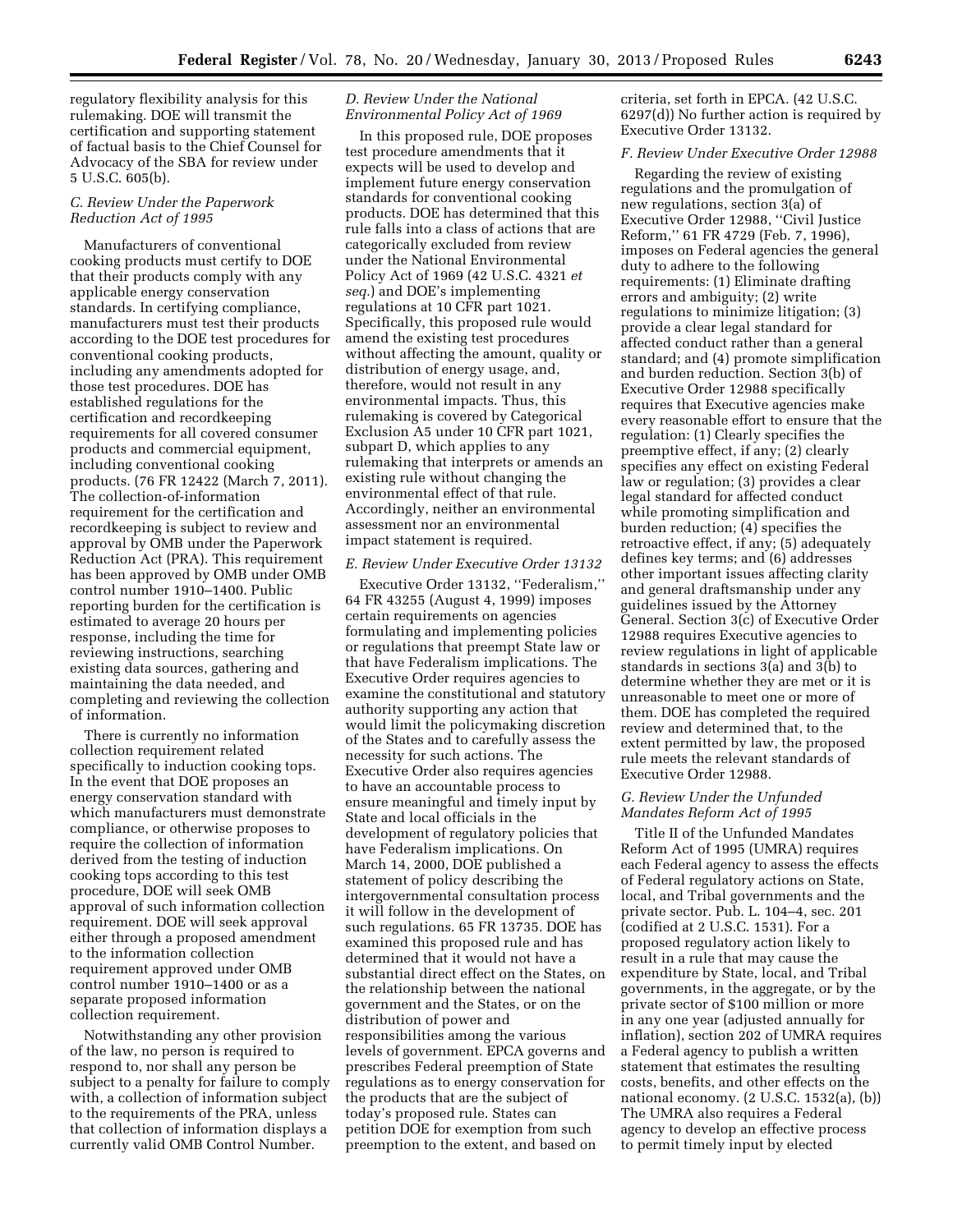officers of State, local, and Tribal governments on a proposed ''significant intergovernmental mandate,'' and requires an agency plan for giving notice and opportunity for timely input to potentially affected small governments before establishing any requirements that might significantly or uniquely affect small governments. On March 18, 1997, DOE published a statement of policy on its process for intergovernmental consultation under UMRA. 62 FR 12820; also available at *[http://energy.gov/gc/office-general](http://energy.gov/gc/office-general-counsel)[counsel](http://energy.gov/gc/office-general-counsel)*. DOE examined today's proposed rule according to UMRA and its statement of policy and determined that the rule contains neither an intergovernmental mandate, nor a mandate that may result in the expenditure of \$100 million or more in any year, so these requirements do not apply.

## *H. Review Under the Treasury and General Government Appropriations Act, 1999*

Section 654 of the Treasury and General Government Appropriations Act, 1999 (Pub. L. 105–277) requires Federal agencies to issue a Family Policymaking Assessment for any rule that may affect family well-being. This rule would not have any impact on the autonomy or integrity of the family as an institution. Accordingly, DOE has concluded that it is not necessary to prepare a Family Policymaking Assessment.

#### *I. Review Under Executive Order 12630*

DOE has determined, under Executive Order 12630, ''Governmental Actions and Interference with Constitutionally Protected Property Rights'' 53 FR 8859 (March 18, 1988) that this regulation would not result in any takings that might require compensation under the Fifth Amendment to the U.S. Constitution.

# *J. Review Under Treasury and General Government Appropriations Act, 2001*

Section 515 of the Treasury and General Government Appropriations Act, 2001 (44 U.S.C. 3516 note) provides for agencies to review most disseminations of information to the public under guidelines established by each agency pursuant to general guidelines issued by OMB. OMB's guidelines were published at 67 FR 8452 (Feb. 22, 2002), and DOE's guidelines were published at 67 FR 62446 (Oct. 7, 2002). DOE has reviewed today's proposed rule under the OMB and DOE guidelines and has concluded that it is consistent with applicable policies in those guidelines.

#### *K. Review Under Executive Order 13211*

Executive Order 13211, ''Actions Concerning Regulations That Significantly Affect Energy Supply, Distribution, or Use,'' 66 FR 28355 (May 22, 2001), requires Federal agencies to prepare and submit to OMB, a Statement of Energy Effects for any proposed significant energy action. A 'significant energy action" is defined as any action by an agency that promulgated or is expected to lead to promulgation of a final rule, and that: (1) Is a significant regulatory action under Executive Order 12866, or any successor order; and (2) is likely to have a significant adverse effect on the supply, distribution, or use of energy; or (3) is designated by the Administrator of OIRA as a significant energy action. For any proposed significant energy action, the agency must give a detailed statement of any adverse effects on energy supply, distribution, or use should the proposal be implemented, and of reasonable alternatives to the action and their expected benefits on energy supply, distribution, and use.

Today's regulatory action to amend the test procedure for measuring the energy efficiency of conventional cooking products is not a significant regulatory action under Executive Order 12866. Moreover, it would not have a significant adverse effect on the supply, distribution, or use of energy, nor has it been designated as a significant energy action by the Administrator of OIRA. Therefore, it is not a significant energy action, and, accordingly, DOE has not prepared a Statement of Energy Effects.

#### *L. Review Under Section 32 of the Federal Energy Administration Act of 1974*

Under section 301 of the Department of Energy Organization Act (Pub. L. 95– 91; 42 U.S.C. 7101), DOE must comply with section 32 of the Federal Energy Administration Act of 1974, as amended by the Federal Energy Administration Authorization Act of 1977. (15 U.S.C. 788; FEAA) Section 32 essentially provides in relevant part that, where a proposed rule authorizes or requires use of commercial standards, the notice of proposed rulemaking must inform the public of the use and background of such standards. In addition, section 32(c) requires DOE to consult with the Attorney General and the Chairman of the Federal Trade Commission (FTC) concerning the impact of the commercial or industry standards on competition. The amendments proposed in today's NOPR do not authorize or require the use of any commercial standards.

# **V. Public Participation**

### *A. Attendance at Public Meeting*

The time, date and location of the public meeting are listed in the **DATES** and **ADDRESSES** sections at the beginning of this document. If you plan to attend the public meeting, please notify Ms. Brenda Edwards at (202) 586–2945 or *[Brenda.Edwards@ee.doe.gov.](mailto:Brenda.Edwards@ee.doe.gov)* Please note that foreign nationals visiting DOE Headquarters are subject to advance security screening procedures. Any foreign national wishing to participate in the meeting should advise DOE as soon as possible by contacting Ms. Edwards to initiate the necessary procedures. Please also note that those wishing to bring laptops into the Forrestal Building will be required to obtain a property pass. Visitors should avoid bringing laptops, or allow an extra 45 minutes.

In addition, you can attend the public meeting via Webinar. Webinar registration information, participant instructions, and information about the capabilities available to Webinar participants will be published on DOE's Web site *[http://www1.eere.energy.gov/](http://www1.eere.energy.gov/buildings/appliance_standards/rulemaking.aspx/ruleid/57) [buildings/appliance](http://www1.eere.energy.gov/buildings/appliance_standards/rulemaking.aspx/ruleid/57)*\_*standards/ [rulemaking.aspx/ruleid/57](http://www1.eere.energy.gov/buildings/appliance_standards/rulemaking.aspx/ruleid/57)*. Participants are responsible for ensuring their systems are compatible with the Webinar software.

### *B. Procedure for Submitting Prepared General Statements For Distribution*

Any person who has plans to present a prepared general statement may request that copies of his or her statement be made available at the public meeting. Such persons may submit requests, along with an advance electronic copy of their statement in PDF (preferred), Microsoft Word or Excel, WordPerfect, or text (ASCII) file format, to the appropriate address shown in the **ADDRESSES** section at the beginning of this NOPR. The request and advance copy of statements must be received at least one week before the public meeting and may be emailed, hand-delivered, or sent by mail. DOE prefers to receive requests and advance copies via email. Please include a telephone number to enable DOE staff to make a follow-up contact, if needed.

# *C. Conduct of Public Meeting*

DOE will designate a DOE official to preside at the public meeting and may also use a professional facilitator to aid discussion. The meeting will not be a judicial or evidentiary-type public hearing, but DOE will conduct it in accordance with section 336 of EPCA (42 U.S.C. 6306). A court reporter will be present to record the proceedings and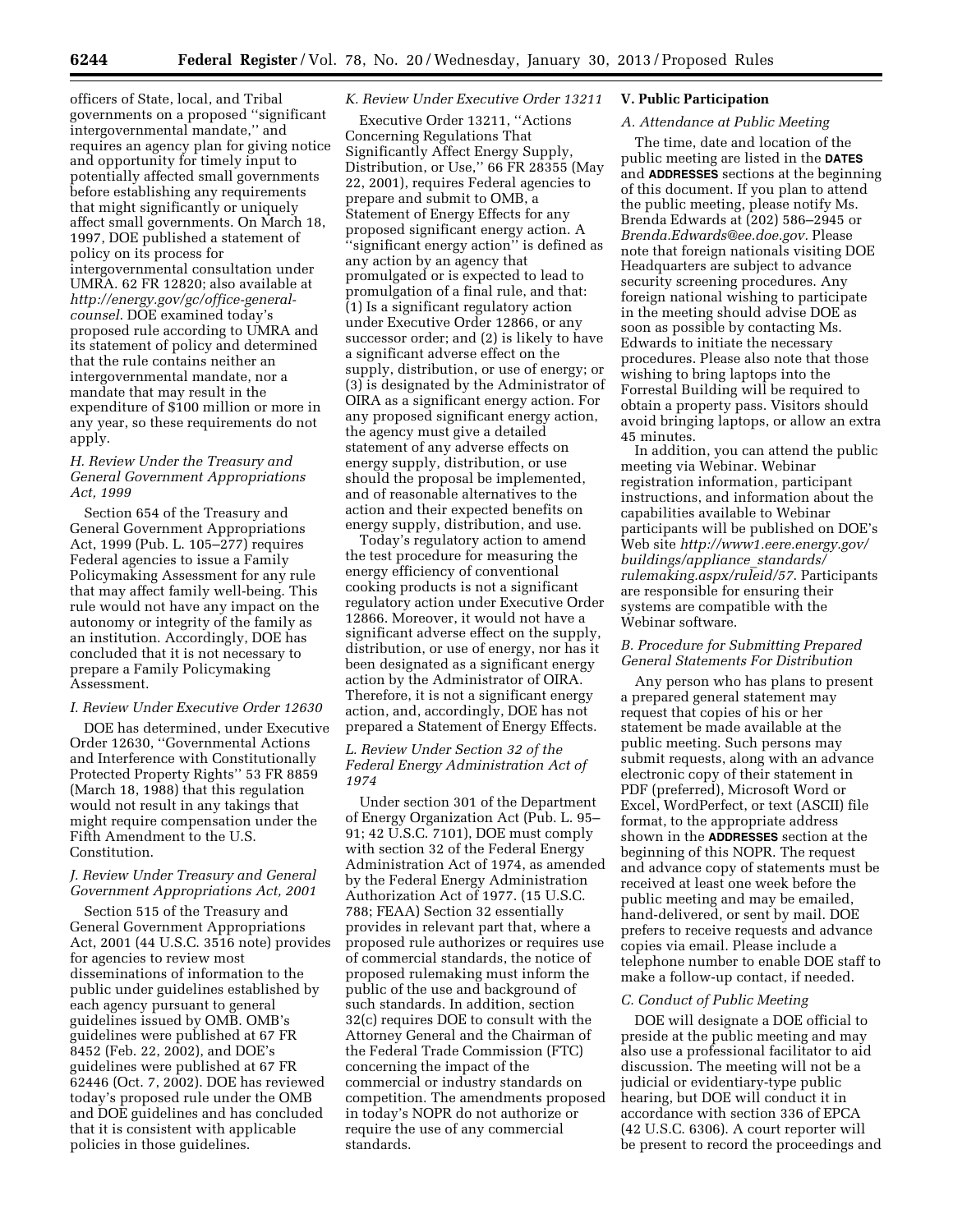prepare a transcript. DOE reserves the right to schedule the order of presentations and to establish the procedures governing the conduct of the public meeting. After the public meeting, interested parties may submit further comments on the proceedings as well as on any aspect of the rulemaking until the end of the comment period.

The public meeting will be conducted in an informal, conference style. DOE will present summaries of comments received before the public meeting, allow time for prepared general statements by participants, and encourage all interested parties to share their views on issues affecting this rulemaking. Each participant will be allowed to make a general statement (within time limits determined by DOE), before the discussion of specific topics. DOE will permit, as time permits, other participants to comment briefly on any general statements.

At the end of all prepared statements on a topic, DOE will permit participants to clarify their statements briefly and comment on statements made by others. Participants should be prepared to answer questions by DOE and by other participants concerning these issues. DOE representatives may also ask questions of participants concerning other matters relevant to this rulemaking. The official conducting the public meeting will accept additional comments or questions from those attending, as time permits. The presiding official will announce any further procedural rules or modification of the above procedures that may be needed for the proper conduct of the public meeting.

A transcript of the public meeting will be included in the docket, which can be viewed as described in the *Docket*  section at the beginning of this NOPR. In addition, any person may buy a copy of the transcript from the transcribing reporter.

#### *D. Submission of Comments*

DOE will accept comments, data, and information regarding this proposed rule before or after the public meeting, but no later than the date provided in the **DATES** section at the beginning of this proposed rule. Interested parties may submit comments using any of the methods described in the **ADDRESSES** section at the beginning of this NOPR. Any comments submitted must identify the NOPR for Test Procedures for Conventional Cooking Products, and provide docket number EERE–2012– BT–TP–0013 and/or regulatory information number (RIN) number 1904–AC71.

*Submitting comments via regulations.gov.* The regulations.gov Web page will require you to provide your name and contact information. Your contact information will be viewable to DOE Building Technologies staff only. Your contact information will not be publicly viewable except for your first and last names, organization name (if any), and submitter representative name (if any). If your comment is not processed properly because of technical difficulties, DOE will use this information to contact you. If DOE cannot read your comment due to technical difficulties and cannot contact you for clarification, DOE may not be able to consider your comment.

However, your contact information will be publicly viewable if you include it in the comment or in any documents attached to your comment. Any information that you do not want to be publicly viewable should not be included in your comment, nor in any document attached to your comment. Persons viewing comments will see only first and last names, organization names, correspondence containing comments, and any documents submitted with the comments.

Do not submit to regulations.gov information for which disclosure is restricted by statute, such as trade secrets and commercial or financial information (hereinafter referred to as Confidential Business Information (CBI)). Comments submitted through regulations.gov cannot be claimed as CBI. Comments received through the Web site will waive any CBI claims for the information submitted. For information on submitting CBI, see the Confidential Business Information section.

DOE processes submissions made through regulations.gov before posting. Normally, comments will be posted within a few days of being submitted. However, if large volumes of comments are being processed simultaneously, your comment may not be viewable for up to several weeks. Please keep the comment tracking number that regulations.gov provides after you have successfully uploaded your comment.

*Submitting comments via email, hand delivery, or mail.* Comments and documents submitted via email, hand delivery, or mail also will be posted to regulations.gov. If you do not want your personal contact information to be publicly viewable, do not include it in your comment or any accompanying documents. Instead, provide your contact information on a cover letter. Include your first and last names, email address, telephone number, and optional mailing address. The cover

letter will not be publicly viewable as long as it does not include any comments.

Include contact information each time you submit comments, data, documents, and other information to DOE. If you submit via mail or hand delivery, please provide all items on a CD, if feasible. It is not necessary to submit printed copies. No facsimiles (faxes) will be accepted.

Comments, data, and other information submitted to DOE electronically should be provided in PDF (preferred), Microsoft Word or Excel, WordPerfect, or text (ASCII) file format. Provide documents that are not secured, written in English and are free of any defects or viruses. Documents should not contain special characters or any form of encryption and, if possible, they should carry the electronic signature of the author.

*Campaign form letters.* Please submit campaign form letters by the originating organization in batches of between 50 to 500 form letters per PDF or as one form letter with a list of supporters' names compiled into one or more PDFs. This reduces comment processing and posting time.

*Confidential Business Information.*  According to 10 CFR 1004.11, any person submitting information that he or she believes to be confidential and exempt by law from public disclosure should submit via email, postal mail, or hand delivery two well-marked copies: one copy of the document marked confidential including all the information believed to be confidential, and one copy of the document marked non-confidential with the information believed to be confidential deleted. Submit these documents via email or on a CD, if feasible. DOE will make its own determination about the confidential status of the information and treat it according to its determination.

Factors of interest to DOE when evaluating requests to treat submitted information as confidential include: (1) A description of the items; (2) whether and why such items are customarily treated as confidential within the industry; (3) whether the information is generally known by or available from other sources; (4) whether the information has previously been made available to others without obligation concerning its confidentiality; (5) an explanation of the competitive injury to the submitting person which would result from public disclosure; (6) when such information might lose its confidential character due to the passage of time; and (7) why disclosure of the information would be contrary to the public interest.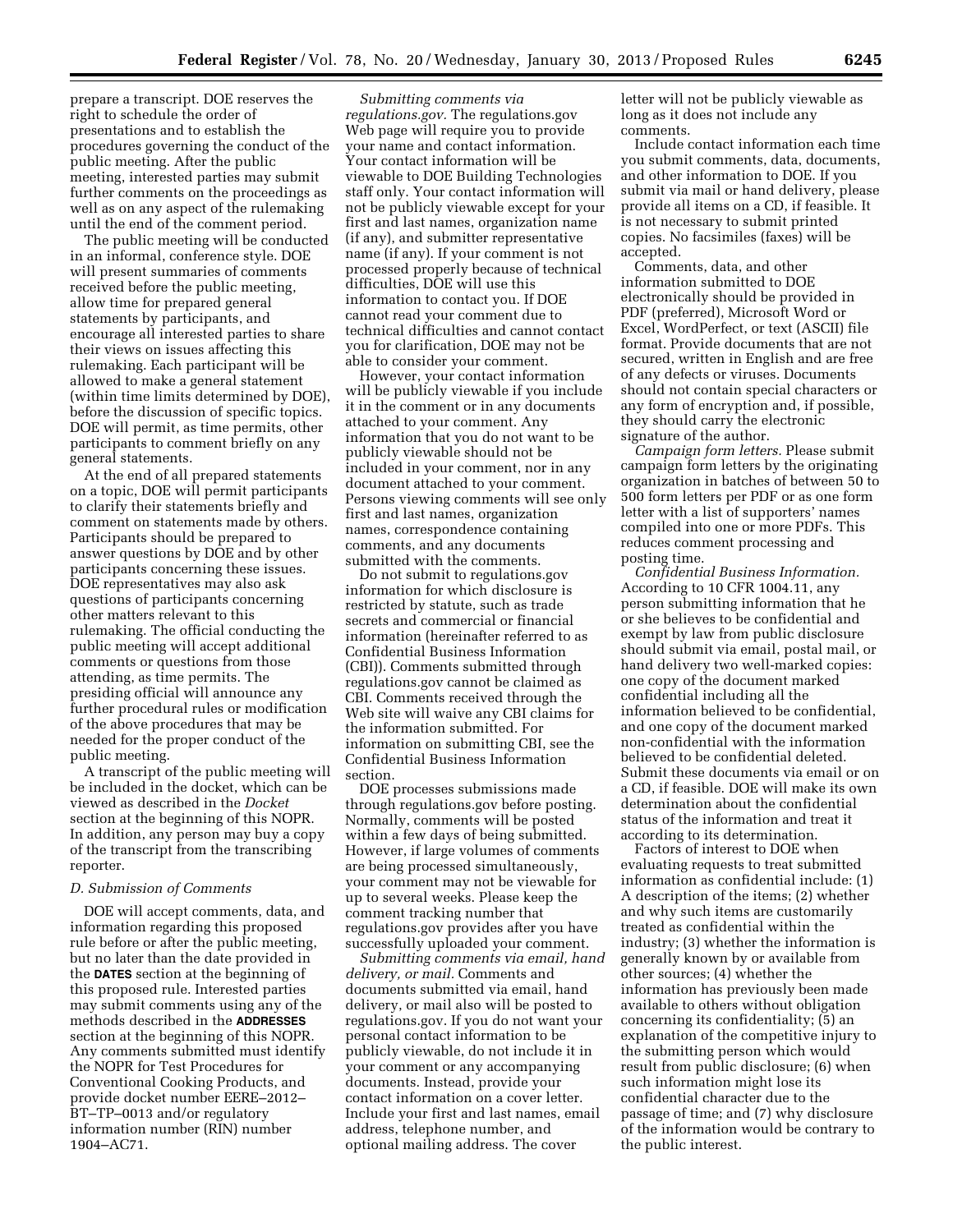It is DOE's policy that all comments may be included in the public docket, without change and as received, including any personal information provided in the comments (except information deemed to be exempt from public disclosure).

#### *E. Issues on Which DOE Seeks Comment*

Although DOE welcomes comments on any aspect of this proposal, DOE is particularly interested in receiving comments and views of interested parties concerning the following issues:

1. Proposed Amended Definitions

DOE requests comment on the proposed amended definitions of ''conventional cooking top'' and ''active mode.'' (See section III.A)

2. Stainless Steel Hybrid Test Blocks

DOE seeks comment on its proposal to require the use of stainless steel hybrid test blocks for testing all cooking tops that would be covered by the proposed definition of conventional cooking tops in an amended cooking products test procedure, including the potential burden associated with the requirement for such new test equipment. (See section III.C.4)

3. Water-Heating Test

DOE invites comment on whether water-heating tests should be considered in place of the metal blockheating tests, and on the appropriate water-heating test method and conditions. DOE also invites comment on the burden that would be incurred by more stringent specifications for ambient conditions. (See section III.C.5)

4. Non-Circular Electric Surface Units

DOE invites comments on whether using the smallest dimension of an electric surface unit is appropriate for determining the proper test block size. (See section III.C.6)

#### 5. Standby and Off Mode

DOE requests comment on whether induction cooking products include any unique features or operational modes that would not be covered by the definitions and standby and off mode test procedures included in the October 2012 Final Rule. 77 FR 65942. (See section III.D)

### **VI. Approval of the Office of the Secretary**

The Secretary of Energy has approved publication of this proposed rule.

#### **List of Subjects in 10 CFR Part 430**

Administrative practice and procedure, Confidential business information, Energy conservation, Household appliances, Imports, Intergovernmental relations, Small businesses.

Issued in Washington, DC, on January 18, 2013.

#### **Kathleen B. Hogan,**

*Deputy Assistant Secretary for Energy Efficiency, Energy Efficiency and Renewable Energy.* 

For the reasons stated in the preamble, DOE is proposing to amend part 430 of Chapter II of Title 10, Code of Federal Regulations as set forth below:

## **PART 430—ENERGY CONSERVATION PROGRAM FOR CONSUMER PRODUCTS**

■ 1. The authority citation for part 430 continues to read as follows:

**Authority:** 42 U.S.C. 6291–6309; 28 U.S.C. 2461 note.

■ 2. Section 430.2 is amended by revising the definition for ''conventional cooking top'' to read as follows:

#### **§ 430.2 Definitions.**

\* \* \* \* \* *Conventional cooking top* is a household cooking appliance within a class of kitchen ranges and ovens, each of which consists of a horizontal surface containing one or more surface units that utilize a gas flame, electric resistance heating, or electric inductive heating.

\* \* \* \* \*

# **Appendix I—[Amended]**

■ 3. Appendix I to subpart B of part 430 is amended by:

- a. Revising the Note;
- b. Revising section 1.1 in section 1. Definitions;

■ c. Revising sections 2.7, 2.7.2, and

2.7.3 in section 2. Test Conditions; ■ d. Revising sections 3.1.2 and 3.3.2 in section 3. Test Methods and Measurements; and

■ e. Revising sections 4.2.1.1 and 4.2.1.2 in section 4. Calculation of Derived Results From Test Measurements.

## **Appendix I to Subpart B of Part 430— Uniform Test Method for Measuring the Energy Consumption of Conventional Ranges, Conventional Cooking Tops, Conventional Ovens, and Microwave Ovens**

**Note:** Any representation related to active mode energy consumption of conventional ranges, conventional cooking tops (except for induction cooking products), and conventional ovens must be based upon results generated under this test procedure. Any representation made after April 29, 2013

related to standby mode and off mode energy consumption of conventional ranges, conventional cooking tops (except for induction cooking products), and conventional ovens, and any representation made after [INSERT DATE 180 DAYS AFTER FINAL RULE PUBLICATION IN THE **FEDERAL REGISTER**] related to any energy consumption of induction cooking products, must be based upon results generated under this test procedure.

Any representation made after July 17, 2013 related to standby mode and off mode energy consumption of microwave ovens must also be based upon this test procedure. Any representation related to standby mode and off mode energy consumption of microwave ovens made between February 17, 2013 and July 17, 2013 may be based upon results generated under this test procedure or upon the test procedure as contained in the 10 CFR parts 200 to 499 edition revised as of January 1, 2012.

Upon the compliance date(s) of any energy conservation standard(s) for conventional ranges, conventional cooking tops, conventional ovens, and microwave ovens, use of the applicable provisions of this test procedure to demonstrate compliance with the energy conservation standard will also be required.

#### **1. Definitions**

1.1 *Active mode* means a mode in which the product is connected to a mains power source, has been activated, and is performing the main function of producing heat by means of a gas flame, electric resistance heating, electric inductive heating, or microwave energy, or circulating air internally or externally to the cooking product. Delay start mode is a one-off, userinitiated, short-duration function that is associated with an active mode.

\* \* \* \* \*

#### **2. Test Conditions**

\* \* \* \* \*

2.7 *Test blocks for conventional oven and cooking top.* The test blocks for conventional ovens and the test block bodies for conventional cooking tops shall be made of aluminum alloy No. 6061, with a specific heat of 0.23 Btu/lb-  $\mathrm{F}$  (0.96 kJ/[kg  $\div$  °C]) and with any temper that will give a coefficient of thermal conductivity of 1073.3 to 1189.1 Btu-in/h-ft<sup>2</sup>- °F (154.8 to 171.5 W/[m ÷ °C]). Each test block and test block body shall have a hole at its top. The hole shall be 0.08 inch (2.03 mm) in diameter and 0.80 inch (20.3 mm) deep. Other means may be provided which will ensure that the thermocouple junction is installed at this same position and depth.

The test block bases for conventional cooking tops shall be made of stainless steel grade 430, with a specific heat of 0.11 Btu/  $\text{lb-} \text{°F}$  (0.46 kJ/[kg ÷  $\text{°C}$ ]) and with coefficient of thermal conductivity of 172.0 to 190.0 Btuin/h-ft<sup>2</sup>- °F (24.8 to 27.4 W/[m ÷ °C]).

The bottom of each test block and test block body, and top and bottom of each test block base, shall be flat to within 0.002 inch (0.051 mm) TIR (total indicator reading). Determine the actual weight of each test block, test block body, and test block base